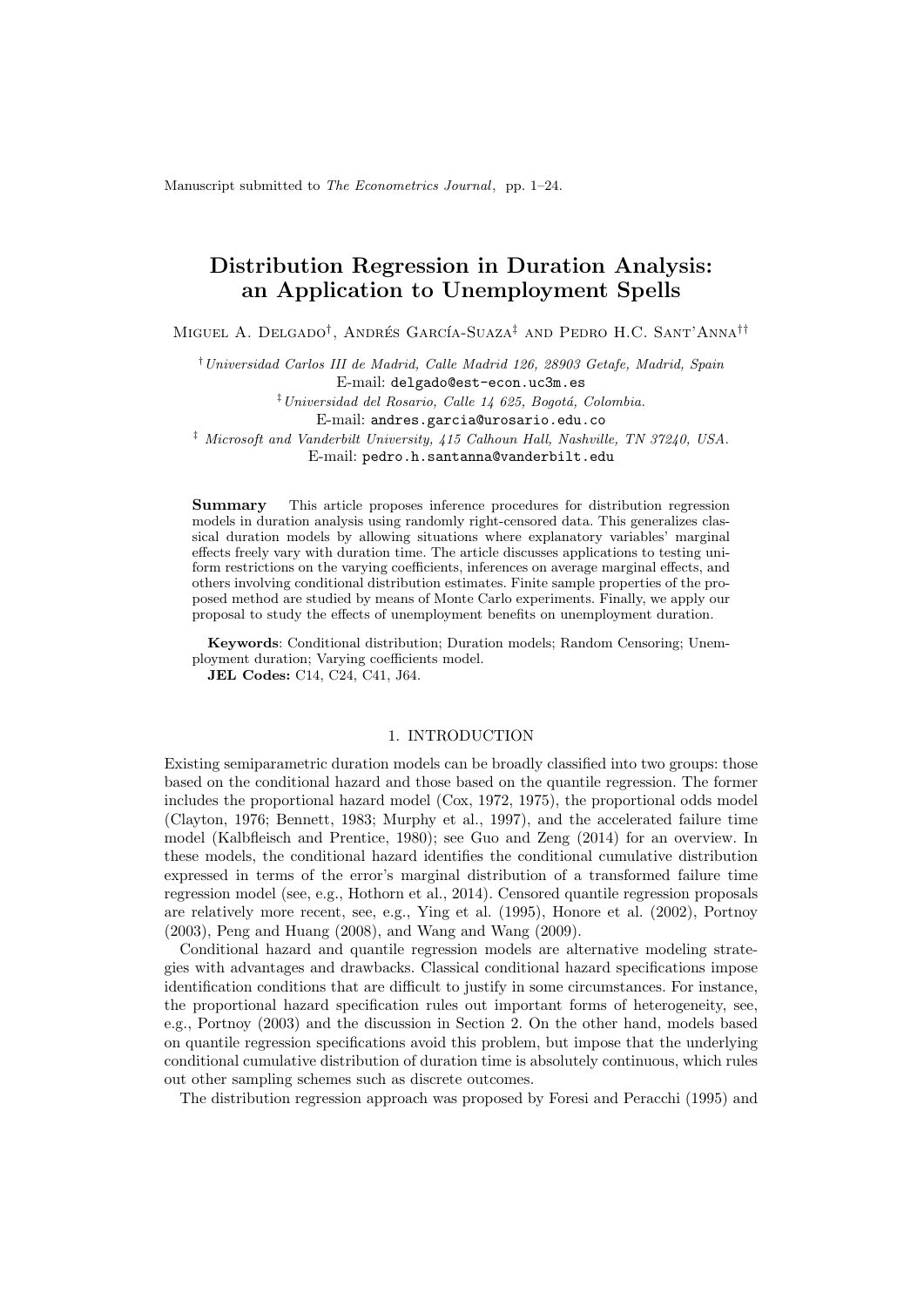formalized by Chernozhukov et al. (2013); see also Rothe and Wied (2013, 2019), Chernozhukov et al. (2019) and Chernozhukov et al. (2020) for later developments. One attractive feature of this modeling strategy is that marginal effects associated with distribution regression models are more flexible than those obtained from classical conditional hazard specifications, as they can accommodate richer forms of heterogeneity. In contrast to quantile regression, distribution regression can accommodate discrete, continuous and mixed duration data in a unified manner under fairly weak regularity conditions. Chernozhukov et al. (2013) show that distribution regression encompasses the Cox (1972) model as a special case and represents a useful alternative to quantile regression.

The distribution regression model specifies the distribution of the duration outcome variable by means of a generalized linear model with known link function and nonparametric varying coefficient depending on duration time. When data is uncensored, the varying coefficients at each duration value are consistently estimated by binary regressions. This method is also valid using censored data with known censoring time, which is an unlikely situation in duration studies, e.g., unemployment duration spells. When duration and censoring times are potentially unobserved, the standard binary regression approach lead to inconsistent estimators.

In this article, we propose a weighted binary regression procedure using Kaplan and Meier (1958) weights. The varying coefficients are identified by means of a set of moment restrictions of the duration time and covariates' joint distribution. These moments are consistently estimated by their corresponding Kaplan-Meier integrals when the duration time is subjected to censoring; if censoring is not an issue, the Kaplan-Meier integrals reduce to the sample analogue of the moment restrictions. The resulting estimator admits a representation as a non-degenerate U-statistic of order three, whose H´ajek projection is asymptotically distributed as a normal with an asymptotic variance that can be consistently estimated from the data. The resulting inference procedures on the coefficients do not rely on choosing tuning parameters such as bandwidths, imposing smoothness conditions on the censoring random variable, or using truncation arguments.

We establish the consistency and finite-dimensional distribution convergence of the varying coefficients under weak regularity conditions. Under more restrictive assumptions we justify the convergence in distribution of the estimated coefficient function as a random element of a suitable metric space. We also justify bootstrap-based inference procedures.

In order to justify the asymptotic inferences based on our proposed method, we impose restrictions on the joint distribution of the duration time, censoring time and covariates. Stute (1993, 1996) provided strong consistency and a central limit theorem for Kaplan-Meier integrals that estimate moments of (partially observed) durations time and covariates under the following identification conditions: (a) the duration and censoring times are independent, and (b) the event of being censored is conditionally independent of the covariates given the duration time. Stute shows that the two conditions suffice to identify the joint distribution of duration time and covariates from the observed censored data, and, hence, to identify corresponding moments of these conditional distributions. Of course, the identification of alternative models may require alternative regularity conditions. For instance, identification of the Cox (1972)'s hazard model, Aalen (1980)'s additive hazard model, or censored quantile regressions models (Portnoy, 2003) only requires that duration and censoring times are independent given covariates. However, as we mention in Section 2, these models usually exclude important types of heterogeneity, or restrict their attention to absolutely continuous duration data. Alternatively, one can potentially estimate the moment equations using inverse probability weighting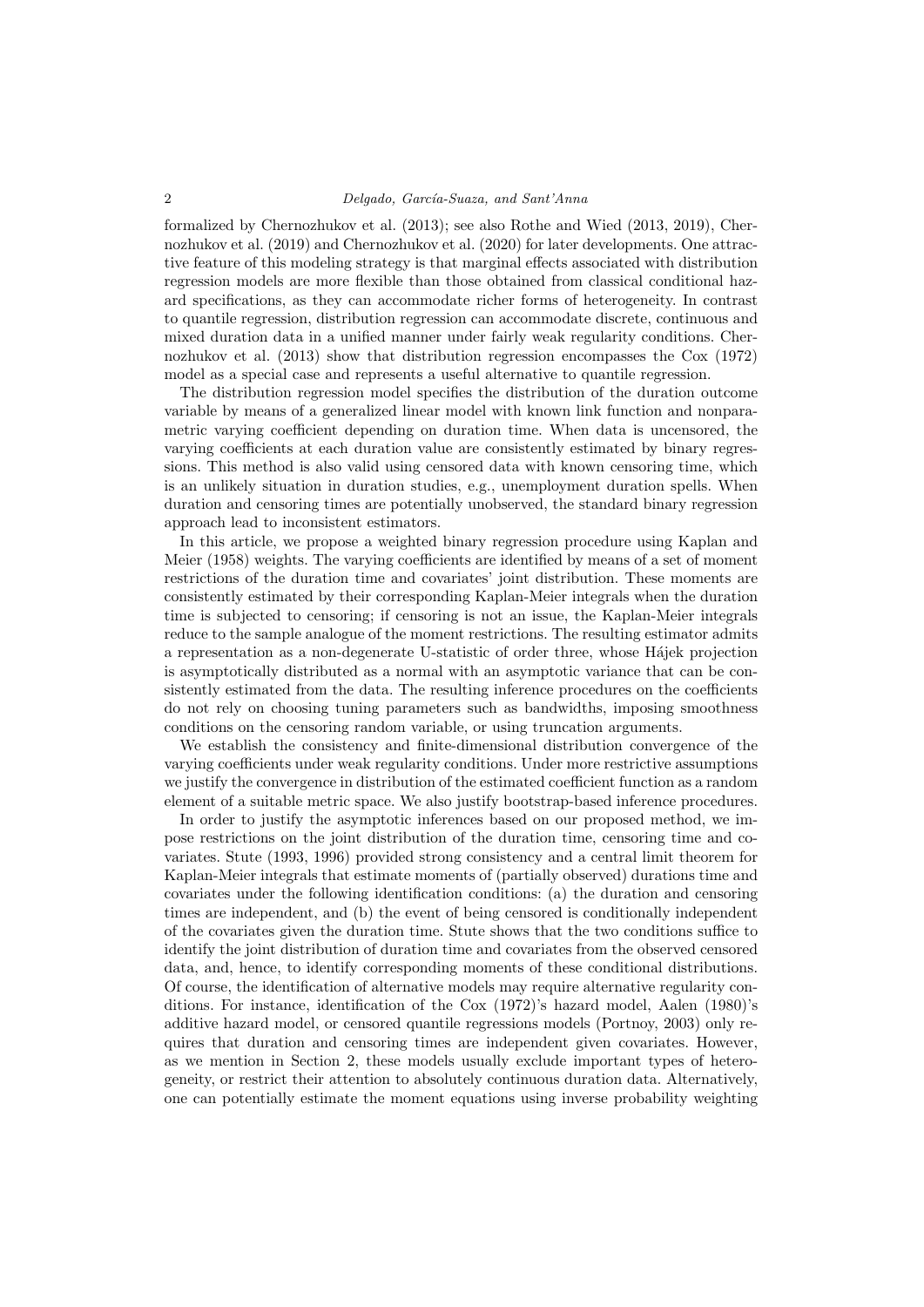(IPW) methods, as suggested by Robins and Rotnitzky (1992, 1995) and later extended by Wooldridge (2007) to general missing data problems. Although this path allows one to only assume that duration and censoring times are independent given covariates, it also requires that the conditional distribution of the censoring times given covariates is (uniformly) bounded away from one, which rules out discrete distributions and the most popular distribution functions used in survival analysis such as exponential, Gamma, log-normal and Weibull, among others. If one is not comfortable with these additional restrictions, truncation/trimming arguments need to be carefully introduced, and the choice of tuning parameters becomes a first-order concern. By adopting the Kaplan-Meier integrals approach, we avoid these alternative restrictions, but rely on conditions (a) and (b) above.

We illustrate the relevance of our proposal by assessing how changes in unemployment insurance benefits affect, on average, the distribution of unemployment duration, using data from the Survey of Income and Program Participation for the period 1985-2000. We find that, by allowing the distributional marginal effects to vary over the unemployment spell, our proposed method can reveal interesting insights when compared to traditional hazard models as those used by Chetty (2008). For instance, our results suggest a non-monotone marginal effect of an increase in unemployment insurance on the unemployment duration distribution. Such a finding is in sharp contrast with those obtained using classical proportional hazard models. On the other hand, our results agree with Chetty (2008) in that increases in unemployment insurance have larger effects on liquidity-constrained workers, suggesting that unemployment insurance affects unemployment duration not only through a moral hazard channel but also through a liquidity effect channel.

The rest of the article is organized as follows. Section 2 introduces the basic notation and motivates distribution regression models using duration data as an alternative to classical conditional hazard modeling. Section 3 describes our estimation procedure, whereas Section 4 introduces regularity conditions needed to justify inferences on the distribution regression varying coefficients. All the results are proved in the Supplementary Appendix. Application of the results to different contexts are placed in Section 5. Section 6 briefly summarizes the results of the Monte Carlo simulations – detailed discussion is presented in the Supplementary Appendix<sup>1</sup>. Finally, we apply the proposed techniques to investigate the effect of unemployment benefits on unemployment duration in Section 7. All our replication files are available at https://github.com/pedrohcgs/KMDR-replication.

# 2. DISTRIBUTION REGRESSION WITH DURATION OUTCOMES

Consider the  $\mathbb{R}^{1+k}$  – *valued* random vector  $(T, X)$  defined on  $(\Omega, \mathcal{F}, \mathbb{P})$ , where T is the duration outcome of interest and X is a  $k-$ dimensional vector of time-invariant covariates, with supports  $\mathcal T$  and  $\mathcal X$ , respectively. Henceforth, let  $\mathbf X = (1, X')'$  and  $\mathbf x =$  $(1, x')'$ . We assume that the conditional cumulative distribution function (CDF) of T given  $X$  follows the distribution regression  $(DR)$  model.

$$
F_{Y|X}(t|X) = \Lambda(\varphi(t) + X'\beta_0(t)) \text{ for some } (\varphi(t), \beta_0(t)) \in \Theta \text{ a.s.}
$$
 (2.1)

<sup>&</sup>lt;sup>1</sup>The Supplementary Appendix is available at https://pedrohcgs.github.io/files/Delgado\_GarciaS uaza SantAnna 2021 EJ-Appendix.pdf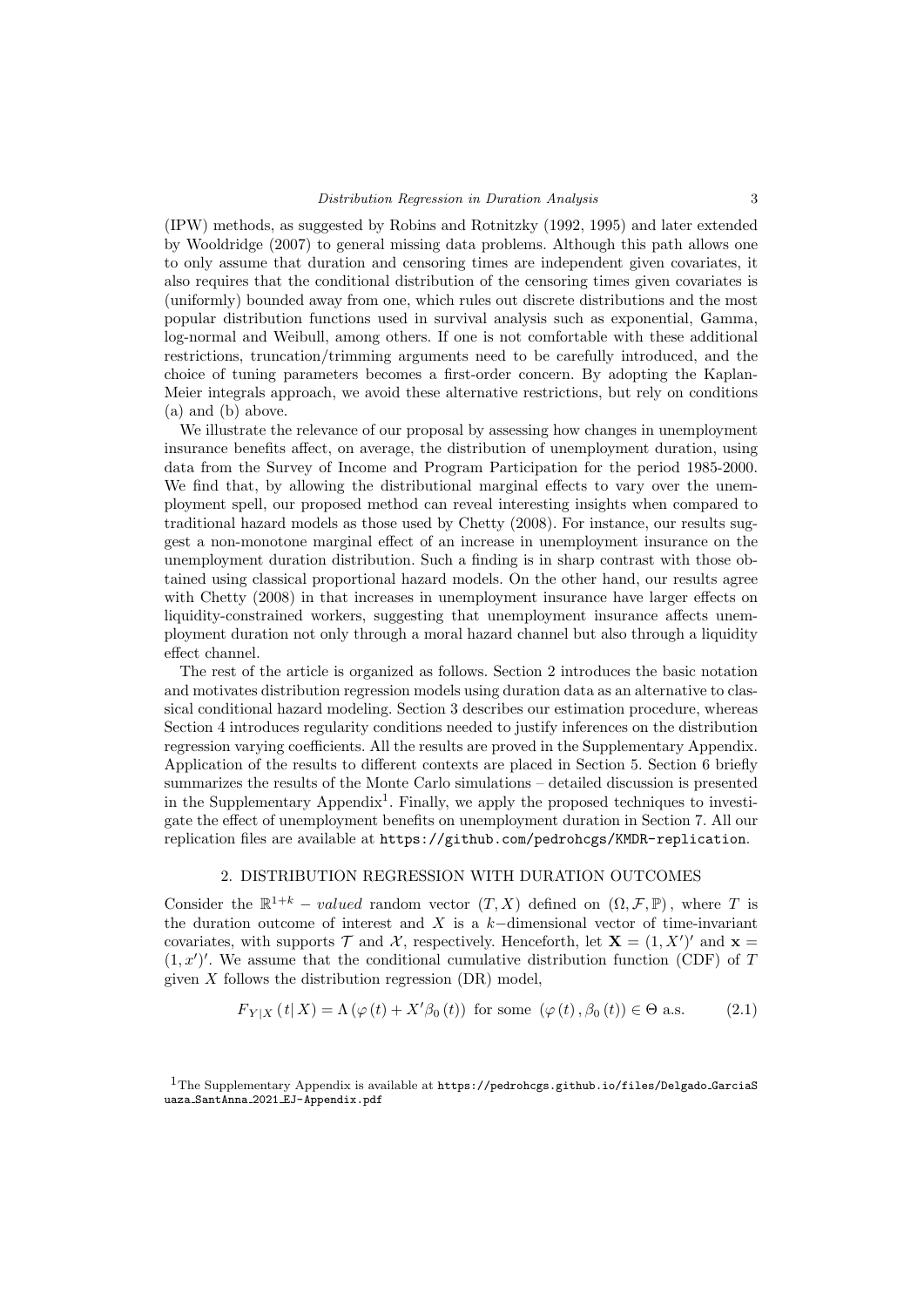# 4 Delgado, García-Suaza, and Sant'Anna

where  $\theta_0(\cdot) = (\varphi(\cdot), \beta_0(\cdot)')' \mapsto \Theta \subseteq \mathbb{R}^{k+1}$  is a vector of nonparametric functions, and  $\Lambda$ is a known link function.

Chernozhukov et al. (2013) point out that the DR model is a flexible alternative to classical duration models as it allows coefficients to vary with duration time. In particular, they show that it nests the Cox (1972) proportional hazard (PH) model. Model (2.1) also generalizes other traditional models commonly adopted in duration analysis such as Kalbfleisch and Prentice (1980) accelerated failure time (AFT) model, and Clayton (1976) proportional odds (PO) model.

We note that all the aforementioned classical duration models are special cases of the linear transformation model

$$
\varphi(T) = -X'\beta_0 + \Lambda^{-1}(U) a.s.,\tag{2.2}
$$

where  $\beta_0 \in \mathbb{R}^k$  is a vector of unknown parameters,  $\varphi$  is a (potentially unknown) monotonically increasing transformation function,  $\Lambda^{-1}$  is the  $\Lambda's$  quantile function, and U is uniformly distributed in  $[0, 1]$  independently of X. For instance,  $(a)$  the PH model corresponds to model (2.2) with  $\Lambda$  the complementary log-log (cloglog) link function,  $\Lambda(u)$  =  $1 - \exp(-\exp(u))$ ; (b) the AFT model corresponds to (2.2) with  $\Lambda$  commonly assumed to be the link function of a log-logistic or of a Weibull distribution; and  $(c)$  the PO model corresponds to (2.2) with  $\Lambda$  the logistic link function,  $\Lambda(u) = \exp(u)/(1 + \exp(u))$ ; see, e.g. Doksum and Gasko (1990), Cheng et al. (1995) and Hothorn et al. (2014). Indeed, the CDF associated with (2.2) is given by

$$
F_{T|X}(t|X) = \Lambda\left(\varphi\left(t\right) + X'\beta_0\right). \tag{2.3}
$$

Therefore,  $(2.1)$  is a natural generalization of  $(2.3)$  that allows all the slope coefficients varying with t. Other duration models with varying slope coefficients are also special cases of (2.1). For instance, Aalen (1980) semi-parametric additive hazard model reduces to (2.1) with  $\Lambda(u) = 1 - \exp(-u)$ . The non-proportional odds model considered by McCullagh (1980) and Armstrong and Sloan (1989) can also be expressed in terms of the DR specification  $(2.1)$  when  $\Lambda$  is the logistic link function.

We conclude this section by emphasizing that allowing for varying slope coefficients is particularly important to capture richer heterogeneous effects of covariates across the distribution of the duration outcome. Indeed, traditional duration specifications, such as the PH, PO or AFT models, implicitly impose that all covariates affect the CDF of T in a proportional, and monotonic form. If  $\Lambda$  is differentiable with Lebesgue density  $\lambda$ . partial effects for these models have the form

$$
\frac{d}{dx}F_{T|X}(t|x) = \beta_0 \lambda (\varphi(t) + x'\beta_0).
$$

Thus, the sign of the marginal effect of any  $X$ 's component is not allowed to vary with t, which may be too restrictive in some applications. For instance, in the context of the empirical application in Section 7, (2.3) does not allow a non-monotonic effect, e.g. Ushaped, ruling out non-stationary search models in the spirit of van den Berg (1990). The DR model (2.1) bypass such limitations since

$$
\frac{d}{dx}F_{T|X}(t|x) = \beta_0(t)\lambda(\varphi(t) + x'\beta_0(t)),
$$

which sign is allowed to vary with  $t$ . We view this added flexibility as an attractive feature of the DR modeling approach.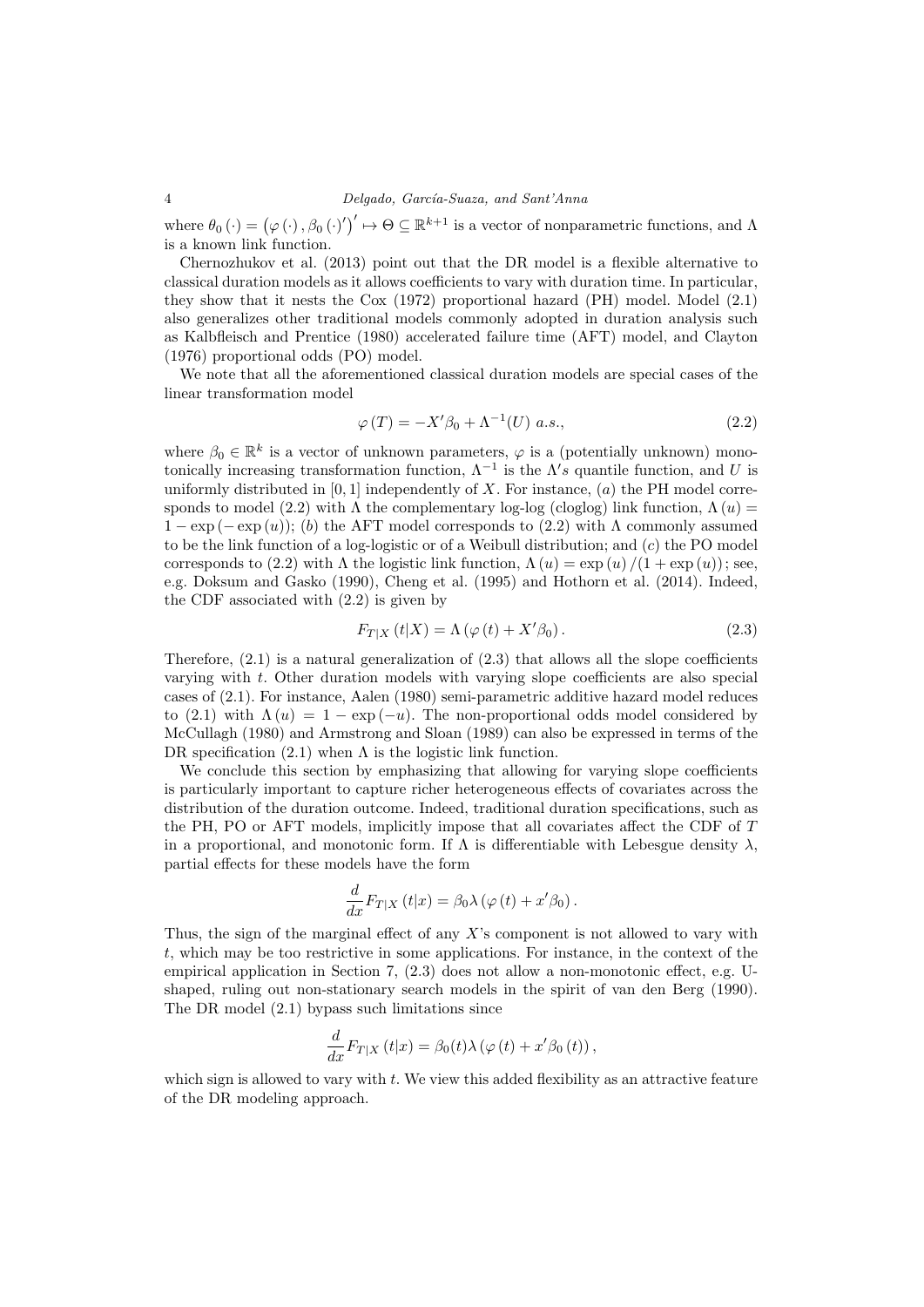#### 3. THE KAPLAN-MEIER DISTRIBUTION REGRESSION

The main challenge when dealing with duration data is that the outcome of interest  $T$ is subject to censoring according to a variable  $C$ . As so, inferences must be based on observations  ${Y_i, X_i, \delta_i}_{i=1}^n$ , with  $Y_i = \min(T_i, C_i)$  the realized (potentially censored) outcome,  $\delta_i = 1_{\{T_i \leq C_i\}}$  indicates whether or not T is observed, and  $\{T_i, C_i, X_i\}_{i=1}^n$ are independent and identically distributed *(iid)* as  $(T, C, X)$ . Henceforth,  $1_{\{A\}}$  is the indicator function of the event A.

Suppose for the moment that  $\delta_i = 1$ , i.e.,  $T_i = Y_i$ , for all  $i = 1, ..., n$ . In this case, the joint  $(T, X')'$  CDF,  $F(t, x)$ , is consistently estimated by its sample version  $\tilde{F}_n(t,x) = n^{-1} \sum_{i=1}^n 1_{\{Y_i \leq y, X_i \leq x\}}$ , where inequalities are coordinate-wise. Therefore, following Foresi and Peracchi (1995) and Chernozhukov et al. (2013),  $\theta_0(t)$  can be consistently estimated by  $\ddot{\theta}_n(t)$ , the maximizer of the conditional likelihood function of  $\left\{1_{\{Y_i \leq t\}}, X_i\right\}_{i=1}^n$ 

$$
\tilde{Q}_n(\theta, t) = \int_{\mathbb{R}^{1+k}} \ln p_{\theta, t}(1_{\{y \le t\}}, x) \tilde{F}_n(dy, dx) = \frac{1}{n} \sum_{i=1}^n \ln p_{\theta, t}(1_{\{Y_i \le t\}}, X_i), \tag{3.1}
$$

with

$$
p_{\theta,t}(d,x) = \Lambda (\boldsymbol{x}'\theta)^d \left(1 - \Lambda (\boldsymbol{x}'\theta)\right)^{1-d}.
$$

However, when T is subject to right-censoring, i.e.,  $T \neq Y$ ,  $\tilde{F}_n$  is no longer a consistent estimator of F and, hence, neither is  $\hat{\theta}_n(t)$ .

Since T is not always observed, F and  $\theta(t)$  must be identified from the joint distribution of the observed data on  $(Y, X, \delta)$ . However, this is not always possible without additional information. Henceforth, for any random variable  $\xi$ , which can be T, C or Y, define  $F_{\xi}(t) \equiv \mathbb{P}(\xi \leq t)$  and  $\tau_{\xi} \equiv \inf (t : \mathbb{P}(\xi \leq t) = 1)$ , and let A denote the (possibly empty) set of  $F_T$  jumps. Also, for any generic function g,  $g(t-) \equiv \lim_{s \uparrow t} g(s)$ . If no information about T beyond  $\tau_Y$  is available from the data, identification of

$$
F_*(t,x) \equiv \begin{cases} F(t,x) \text{ for } t < \tau_Y \\ F(\tau_Y-,x) + 1_{\{\tau_Y \in A\}} \left[ F(\tau_Y,x) - F(\tau_Y-,x) \right] \text{ for } t \ge \tau_Y. \end{cases}
$$

is the best that one can hope for; see, e.g., Tsiatis (1975, 1981), and Stute (1993). In order to identify  $F_*$  we impose the following assumptions.

Assumption 3.1. T and C are independent.

ASSUMPTION 3.2.  $\delta$  and X are conditionally independent given T.

Assumption 3.1 is introduced to identify  $F_*(\cdot, \infty, ..., \infty)$  (see Tsiatis, 1975, 1981 for discussion), whereas Assumption 3.2 is introduced by Stute (1993) and allows us to incorporate covariates into the analysis. Taken together, these two assumptions imply that covariates should have no effect on the probability of being censored once  $T$  is known. Of course, Assumptions 3.1 and 3.2 hold if C is independent of  $(T, X)$ , but can also hold under more general circumstances. See Stute (1993, 1996, 1999) for a discussion on Assumptions 3.1 and and 3.2, and the identification of  $F_*$  and its moments. Identification can be achieved under alternative conditions, in the context of alternative conditional survival models, or alternative estimation procedures. See Introduction for further comments.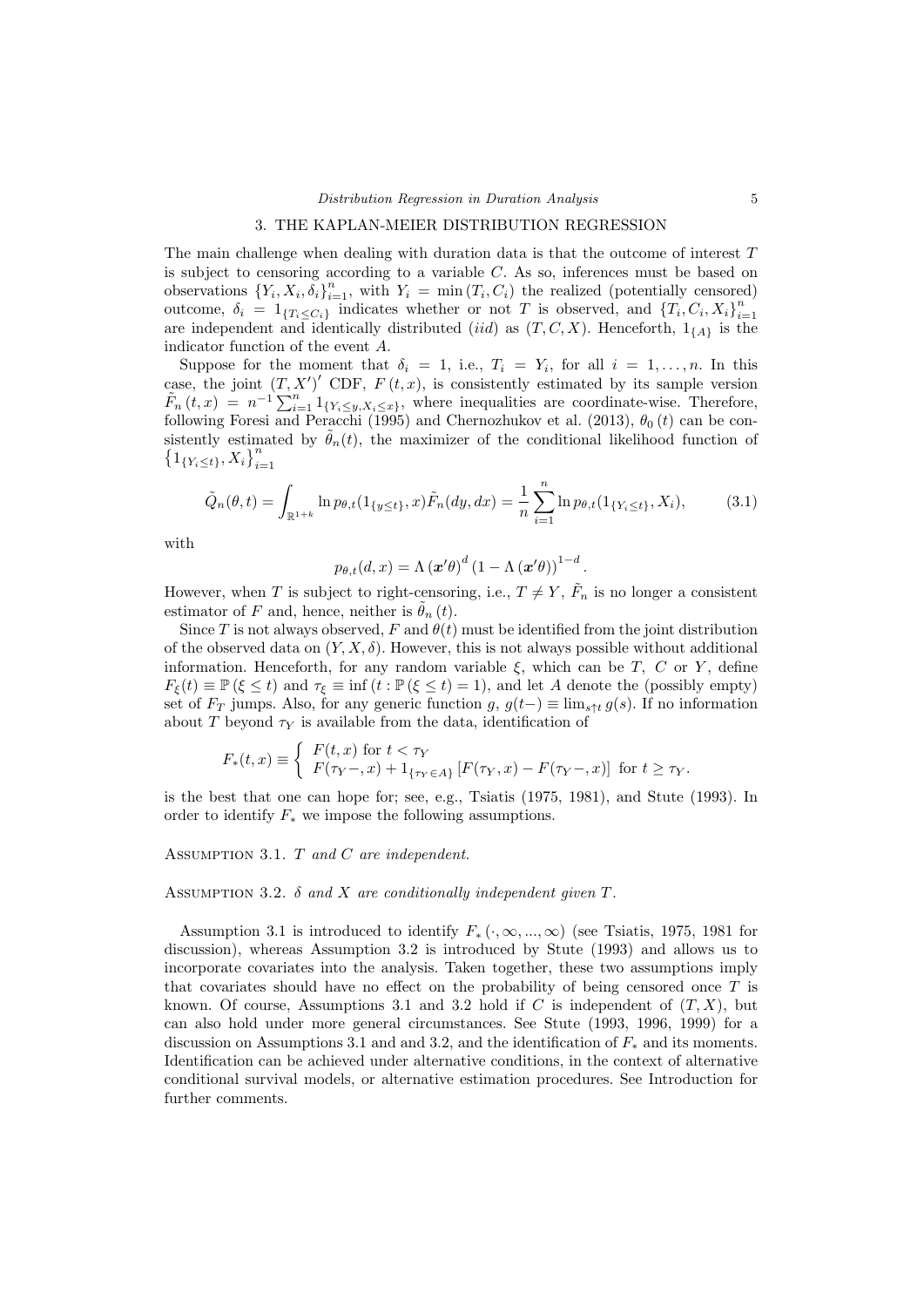REMARK 3.1. Under Assumptions 3.1 and 3.2,  $\tau_Y = \min(\tau_T, \tau_C)$ . Therefore,  $F = F_*$  if either  $\tau_T < \tau_C$ , or  $\tau_C = \infty$  irrespective of whether  $\tau_T$  is finite or not. For most duration distributions considered in the literature,  $\tau_T = \infty = \tau_C$ ; hence,  $\tau_Y = \infty$ . When  $\tau_C < \tau_T$ ,  $F \neq F_*$  in general, and F cannot be consistently estimated as T is not observed beyond  $\tau_C$ . When  $\tau_T = \tau_C < \infty$ ,  $F = F_*$  depending on the local structure of  $F_T$  and  $F_C$  around the common endpoint. Notice that the above endpoint conditions for  $F = F_*$  can be satisfied with discontinuous F.

In order to identify  $\theta_0(t)$ , we ensure that  $F = F_*$  by imposing the following condition; see Stute (1999) for a similar assumption in the case of nonlinear regression with randomly censored outcomes.

ASSUMPTION 3.3.  $\tau_T < \tau_C$  or  $\tau_C = \infty$ .

Thus,  $\theta_0(t)$  is identified as the parameter value that maximizes  $Q(\theta, t)$  under standard conditions in binary regression, e.g., Amemiya (1985, Section 9.2.2), or more recently, van der Vaart (1998, Example 5.40).

Henceforth,  $Y_{1:n} \leq ... \leq Y_{n:n}$  are the ordered  $Y-values$ , where ties within outcomes T or within censoring times  $C$  are ordered arbitrarily and ties among  $T$  and  $C$  are treated as if the former precedes the latter. For observations  $\{\xi_i\}_{i=1}^n$  of a random variable  $\xi$ , which may be  $\delta$  or X,  $\xi_{[i:n]}$  is the  $i-th \xi$ -concomitant of the order statistics  ${Y_{i:n}}_{i=1}^n$ , i.e.,  $\xi_{[i:n]} = \xi_j$  if  $Y_{i:n} = Y_j$ .

In the absence of covariates,  $F_*T(t) = F_*(t, \infty, ..., \infty)$  is consistently estimated by the Kaplan and Meier (1958) product-limit estimator,

$$
\hat{F}_{Tn}(t) = 1 - \prod_{Y_{i:n} \le t} \left(1 - \frac{\delta_{[i:n]}}{n - i + 1}\right), \ t \in \mathbb{R}^+.
$$

By noticing that the jumps of  $\hat{F}_{T_n}$  at  $Y_{i:n}$  are

$$
W_{in} = \hat{F}_{Tn}(Y_{i:n}) - \hat{F}_{Tn}(Y_{i-1:n}) = \frac{\delta_{[i:n]}}{n-i+1} \prod_{j=1}^{i-1} \left(1 - \frac{\delta_{[j:n]}}{n-j+1}\right),\tag{3.2}
$$

we can express  $\hat{F}_{Tn}$  in an additive form as

$$
\hat{F}_{Tn}(t) = \sum_{i=1}^{n} W_{in} \cdot 1_{\{Y_{i:n} \le t\}}.
$$

When covariates are present, the natural  $F_*(t, x)$  estimator is

$$
\hat{F}_n(t,x) = \sum_{i=1}^n W_{in} \cdot 1_{\{Y_{i:n} \le t, X_{[i:n]} \le x\}},
$$
\n(3.3)

see, Stute (1993, 1996). Stute (1993) showed that, under Assumptions 3.1-3.3,

$$
\lim_{n \to \infty} \sup_{(t,x) \in \mathcal{T} \times \mathbb{R}^k} \left| \left( \hat{F}_n - F \right) (t, x) \right| = 0 \text{ a.s.}
$$

Thus, (3.3) is indeed a natural candidate to replace  $\tilde{F}_n$  in (3.1) under censoring. This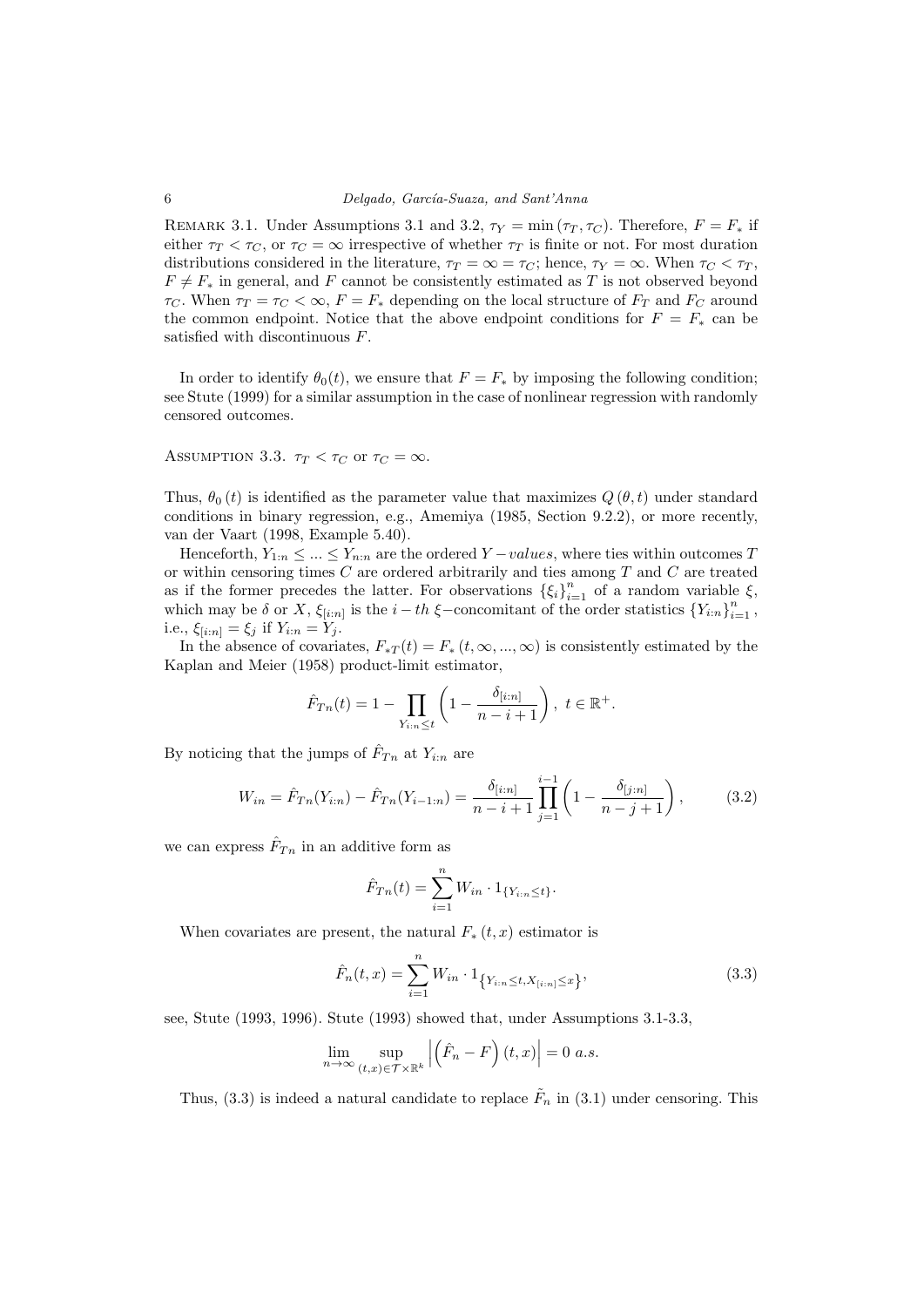suggests estimating  $Q_*(t, \theta)$  by the Kaplan-Meier integral,

$$
\hat{Q}_n(\theta, t) = \int \ln p_{\theta}(1_{\{y \le t\}}, x) \hat{F}_n(dy, dx) = \sum_{i=1}^n W_{in} \cdot \ln p_{\theta}(1_{\{Y_{i:n} \le t\}}, X_{[i:n]}),
$$

which is a weighted version of  $\tilde{Q}_n(\theta, t)$ .

The Kaplan-Meier distribution regression (KMDR) estimator of  $\theta_0(t)$  is then given by

$$
\hat{\theta}_n(t) = \underset{\theta \in \Theta}{\arg \max} \ \hat{Q}_n(\theta, t) \, .
$$

Notice that, to compute the KMDR estimators, one simply needs to run a weighted binary regression, where the weights are the (random) Kaplan-Meier weights  $W_{in}$ . In the absence of censoring, i.e.,  $Y_i = T_i$ ,  $\delta_i = 1$ ,  $i = 1, ..., n$ , we have that the Kaplan-Meier weights  $W_{in} = n^{-1}$ , and  $\hat{\theta}_n(t)$  reduces to  $\tilde{\theta}_n(t)$ .

## 4. ASYMPTOTIC THEORY

In this section, we present the asymptotic properties of our proposed KMDR estimator  $\hat{\theta}_n(t)$  for  $\theta_0(t)$ .

In order to establish consistency, we impose the following fairly weak assumption which is compatible with discrete, continuous and mixed duration outcomes.

ASSUMPTION 4.1. The CDF specification (2.1) holds, where  $\Lambda : \mathbb{R} \rightarrow [0, 1]$  is a continuously differentiable monotone function, the distribution of  $X$  is not concentrated on an affine subspace of  $\mathbb{R}^{k-1}$ , and  $\mathbb{E} \Vert X \Vert^2 < \infty$ .

Next theorem, like any other result in the paper, is proved in the Supplemental Appendix. The proof applies the arguments in Example 5.40 in van der Vaart (1998) to show that

$$
\sup_{\theta \in \Theta} \left| \left( \hat{Q}_n - Q \right) (\theta, t) \right| = o_p(1),
$$
  
\n
$$
\sup_{\theta : \|\theta - \theta_*(t)\| \ge \varepsilon} Q(\theta, t) < Q(\theta_0(t), t) \text{ for all } \varepsilon > 0 \text{ and each } t \in \mathcal{T}.
$$

Theorem 4.1. Under Assumptions 3.1, 3.2, 3.3 and 4.1, any sequence of estimators  $\left\{\hat{\theta}_n(t)\right\}$ that satisfies

$$
\hat{Q}_n\left(\hat{\theta}_n(t)\right) \geq \hat{Q}_n\left(\theta_0(t)\right) - o_p\left(1\right),\,
$$

converges in probability to  $\theta_0(t)$ , as  $n \to \infty$ .

In order to provide the finite dimensional asymptotic distribution of  $\hat{\theta}_n(t)$ , we need the following assumption.

ASSUMPTION 4.2.  $\theta_0(t)$  is an inner point of  $\Theta$ , which is a compact subset of  $\mathbb{R}^{1+k}$ . Also, let  $V = \{x'\theta : x = (1, x')', x \in \mathcal{X}, \theta \in \Theta\}$ ; for  $v \in V$ ,  $\Lambda(v)$  is bounded away from zero and one, and admits a continuously differentiable Lebesgue density  $\lambda(v)$ .

The restriction on  $\Lambda$  in Assumption 4.2 is a classical assumption, which can be found,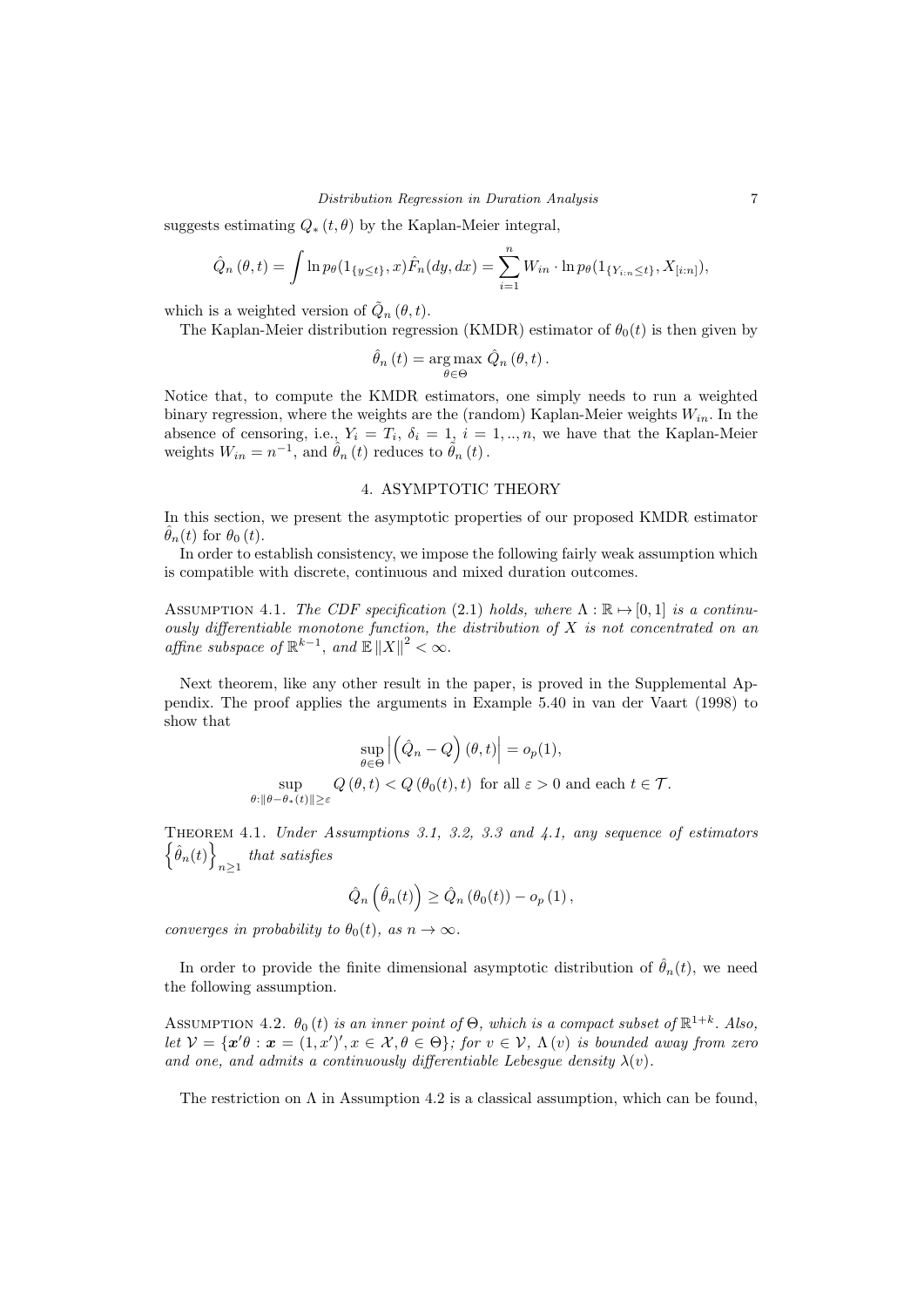for instance, in Amemiya (1985) Assumption 9.2.1. The assumption is satisfied by the normal and logistic distribution (probit and logit), but also for many other distributions. In the general case, Assumption 4.2 essentially rules out extremes  $t$ , since, in these cases, Λ may be near zero or one. This assumption can be relaxed at the cost of more involved proofs.

The score function is given by

$$
\hat{\Psi}_n(\theta, t) = \frac{\partial}{\partial \theta} \hat{Q}_n(\theta, t) = \sum_{i=1}^n W_{ni} \cdot \psi_{\theta t} (Y_{i:n}, X_{[i:n]})
$$

where

$$
\psi_{\theta t}\left(y,x\right)=\frac{\mathbf{1}_{\left\{y\leq t\right\}}-\Lambda(\mathbf{x}'\theta)}{\Lambda(\mathbf{x}'\theta)\left[1-\Lambda(\mathbf{x}'\theta)\right]}\lambda(\mathbf{x}'\theta)\mathbf{x}.
$$

The conditional Fisher information that the binary variable  $1_{\{T\leq t\}}$  contains about  $\theta_0(t)$ given X is  $\mathcal{I}_0(t) = \mathcal{I}(\theta_0(t), t)$ , where

$$
\mathcal{I}(\theta, t) = \int_{\mathbb{R}^{1+k}} \psi_{\theta t} (y, x) \psi_{\theta t}' (y, x) F (dy, dx).
$$
 (4.1)

Notice that, under our assumptions,  $\theta \mapsto \mathcal{I}(\theta, \cdot)$  is continuously differentiable.

We first pay attention to the asymptotic distribution of the score  $\hat{\Psi}_n^0(t) = \hat{\Psi}_n(\theta_0(t), t)$ . Applying Stute (1995, 1996) lemmata,  $\hat{\Psi}_n(\theta, t)$  can be expressed as an U-statistic of order three with Hájek projection  $\hat{U}_n^0(t) = \hat{U}_n(\theta_0(t), t)$ , where

$$
\hat{U}_n(\theta, t) = \frac{1}{n} \sum_{i=1}^n \zeta_{\psi_{\theta t}}(Y_i, X_i, \delta_i),
$$

and for any function  $(y, x) \mapsto \varphi(y, x),$ 

$$
\zeta_{\varphi}(y, x, d) = \varphi(y, x)\gamma^{(0)}(y)d + \gamma_{\varphi}^{(1)}(y)(1 - d) - \gamma_{\varphi}^{(2)}(y),
$$
\n(4.2)

$$
\gamma^{(0)}(y) = \exp\left\{ \int_{-\infty}^{y-} \frac{F_Y^0(dw)}{1 - F_Y(w)} \right\},\tag{4.3}
$$

$$
\gamma_{\varphi}^{(1)}(y) = \frac{1}{1 - F_Y(y)} \int 1_{\{y < w\}} \varphi(w, x) \gamma^{(0)}(w) F^1(dw, dx), \tag{4.4}
$$

$$
\gamma_{\varphi}^{(2)}(y) = \int \int \frac{\mathbb{1}_{\{v < y, v < w\}} \varphi(w, x) \gamma^{(0)}(w)}{\left[1 - F_Y(v)\right]^2} F_Y^0(dv) F^1(dw, dx),\tag{4.5}
$$

where  $F_Y^0(t) = \mathbb{P}(Y \le t, \delta = 0)$  and  $F^1(t, x) = \mathbb{P}(Y \le t, X \le x, \delta = 1)$ .

To derive the asymptotic normality of the score, we need the following extra moment conditions.

ASSUMPTION 4.3. For each  $t \in \mathcal{T}$ ,

(a) 
$$
\mathbb{E}\left[\left\|\psi_{\theta_0(t)t}(Y,X)\gamma^{(0)}(Y)\delta\right\|^2\right] < \infty
$$
  
(b)  $\int \left\|\psi_{\theta_0(t)t}(y,x)\right\|\sqrt{S(y)}F(dy,dx) < \infty$ ,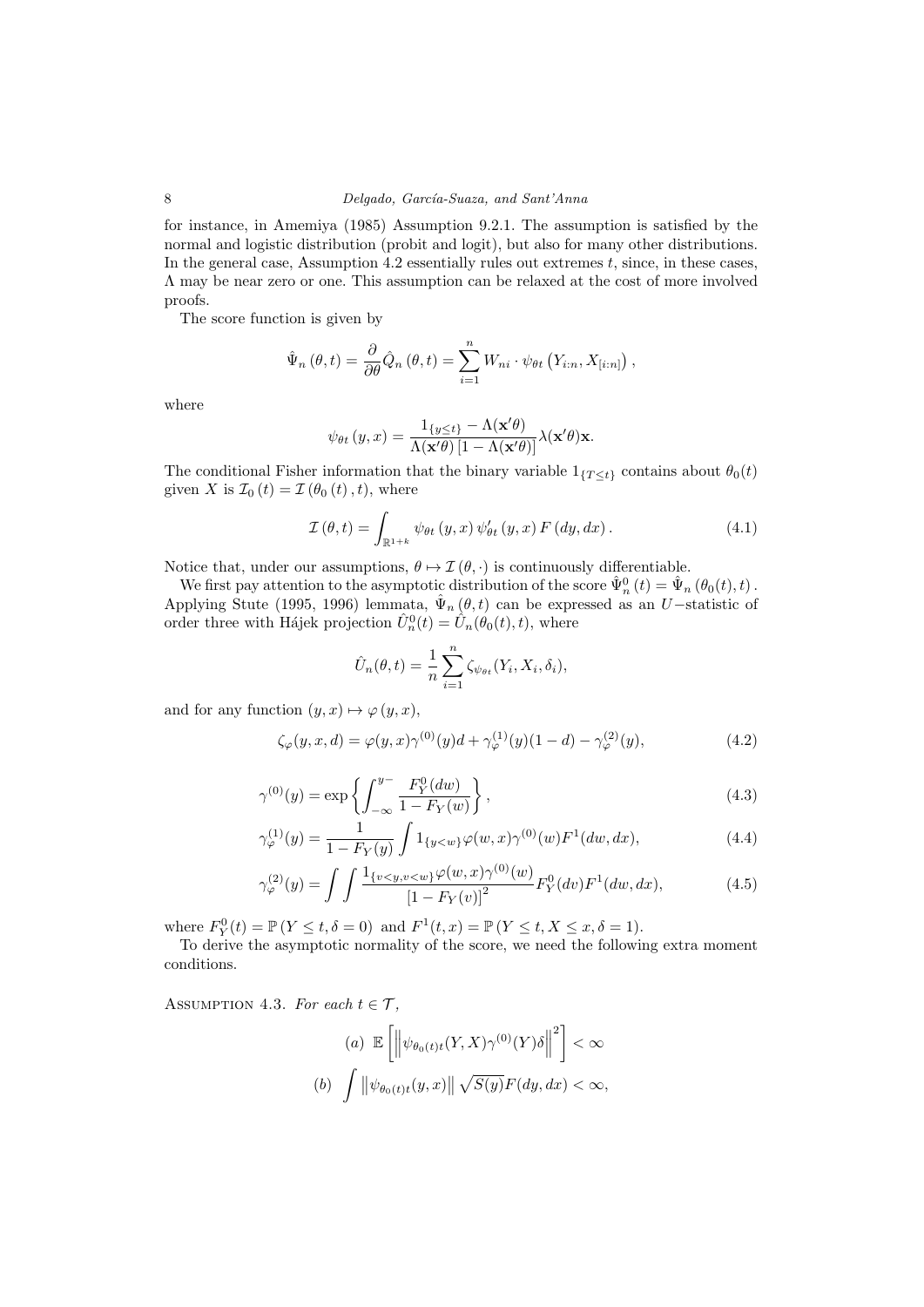with

$$
S(y) = \int_0^{y-} \frac{F_C(d\bar{y})}{\left[1 - F_Y(\bar{y})\right]\left[1 - F_C(\bar{y})\right]}.
$$

Assumption 4.3(*a*) guarantees that the variance of the leading term in  $\zeta_{\psi_{\theta_0(t)t}}$  is bounded, and implies that  $\mathbb{E} \left\| \zeta_{\psi_{\theta t}}(Y, X, \delta) \right\|^2$  is finite. The bias of the Kaplan-Meier integral is not necessarily  $o(n^{-1/2})$  for any integrand function, and may decrease to zero at a polynomial rate depending on the degree of censoring, which is characterized by the function S. Assumption 4.3(b) on  $\psi_{\theta_0(t)t}$  guarantees that the  $\hat{\Psi}_n^0(t)$  bias is of order  $o(n^{-1/2})$ ; see Stute (1994), Chen and Ying (1996), and Chen and Lo (1997).

Let  $\{Z(t)\}_{t=t_1}^{t_m}$  be a  $k+1$  Gaussian random vector with zero mean and covariances

$$
Cov\left(Z\left(t_{j}\right)Z\left(t_{m}\right)\right)=\mathbb{E}\left[\zeta_{\psi_{\theta_{0}\left(t_{j}\right)t_{j}}}\left(Y,X,\delta\right)\zeta_{\psi_{\theta_{0}\left(t_{m}\right)t_{m}}}'\left(Y,X,\delta\right)\right]=\Omega_{0}\left(j,m\right),\qquad(4.6)
$$

with  $j, m = 1, ..., k + 1$ .

With Assumption 4.3, we show that  $\hat{\Psi}_{n}^{0}(t)$  is asymptotically equivalent to a  $U -$ With Assumption 4.5, we show that  $\Psi_n(t)$  is asymptotically equivalent to a  $t - t$  statistic of order 3 with Hájek projection  $\hat{U}_n^0(t)$ . Thus,  $\sqrt{n}\hat{U}_n^0$  is asymptotically normal with finite dimensional covariance  $\Omega_0(j,m)$ . Theorem 4.2 below follows by applying Theorem 5.21 in van der Vaart (1998).

THEOREM 4.2. Under Assumptions 3.1, 3.2, 3.3, 4.1, 4.2, and 4.3, for each  $t \in \mathcal{T}$ ,

$$
\hat{\theta}_n(t) = \theta_0(t) + \mathcal{I}_0^{-1}(t) \cdot \hat{U}_n^0(t) + o_p\left(n^{-1/2}\right)
$$
\n(4.7)

and

$$
\left\{\sqrt{n}\left(\hat{\theta}_n-\theta_0\right)(t)\right\}_{t=t_1}^{t_m} \to_d \left\{\mathcal{I}_0^{-1}\left(t\right)Z(t)\right\}_{t=t_1}^{t_m}.
$$

In order to conduct inferences on  $\theta_0(\cdot)$ ,  $\Omega_0(j,m)$  is estimated by

$$
\hat{\Omega}_n(j,m) = \frac{1}{n} \sum_{i=1}^n \hat{\zeta}_i(t_j) \hat{\zeta}'_i(t_m),
$$

where

$$
\hat{\zeta}_{i}(t) = \hat{\psi}_{i}(t)\hat{\gamma}_{i}^{(0)}\delta_{i} + \hat{\gamma}_{i}^{(1)}(t)(1-\delta) - \hat{\gamma}_{i}^{(2)}(t),
$$
\n
$$
\hat{\gamma}_{i}^{(0)} = \exp\left\{\frac{1}{n}\sum_{j=1}^{n} 1_{\{Y_{j} < Y_{i}\}} \frac{1-\delta_{j}}{1-\hat{F}_{nY}(Y_{j})}\right\},
$$
\n
$$
\hat{\gamma}_{i}^{(1)}(t) = \frac{1}{1-\hat{F}_{Y}(Y_{i})} \frac{1}{n}\sum_{j=1}^{n} 1_{\{Y_{i} < Y_{j}\}} \hat{\psi}_{j}(t)\hat{\gamma}_{j}^{(0)}\delta_{j},
$$
\n
$$
\hat{\gamma}_{i}^{(2)}(t) = \frac{1}{n^{2}}\sum_{j=1}^{n}\sum_{\ell=1}^{n} \frac{1_{\{Y_{j} < Y_{i}, Y_{j} < Y_{\ell}\}} \hat{\psi}_{\ell}(t)\hat{\gamma}_{\ell}^{(0)}}{\left[1-\hat{F}_{Y}(Y_{j})\right]^{2}} (1-\delta_{j})\delta_{\ell},
$$
\n
$$
\hat{\psi}_{i}(t) = \psi_{\hat{\theta}_{n}(t)t}(Y_{i}, X_{i}), \ \hat{F}_{Y}(t) = \frac{1}{n}\sum_{i=1}^{n} 1_{\{Y_{i} \leq t\}},
$$
\n(4.8)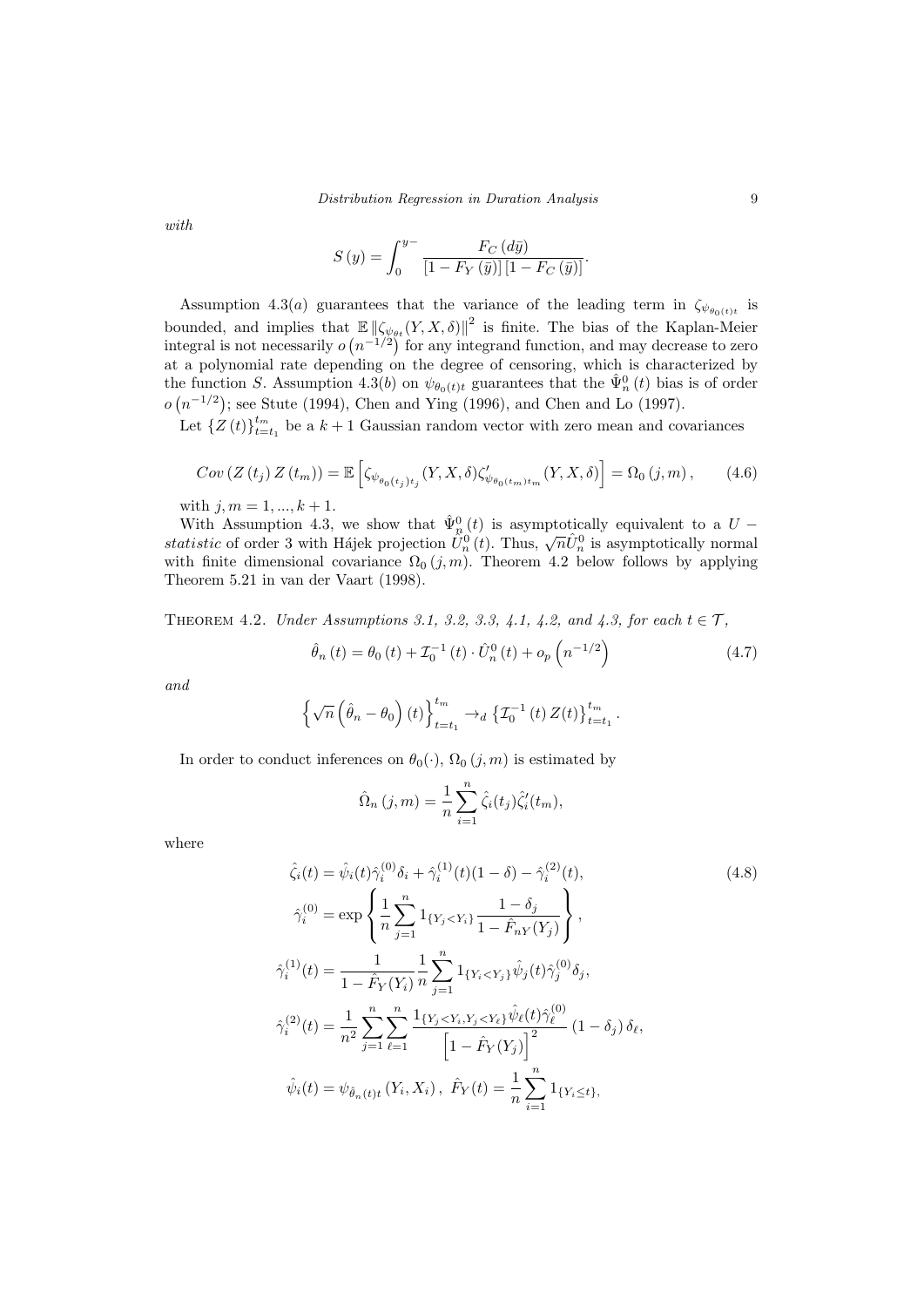and  $\mathcal{I}_0(t)$  is estimated by

$$
\widehat{\mathcal{I}}_{n}(t) = \sum_{i=1}^{n} W_{ni} \cdot \widehat{\psi}_{i:n}(t) \widehat{\psi}'_{i:n}(t), \qquad (4.9)
$$

where  $\hat{\psi}_{i:n}(t) = \psi_{\hat{\theta}_{n}(t)t} (Y_{i:n}, X_{[i:n]})^2$ .

COROLLARY 4.1. Under the assumptions of Theorem 4.2,  $\hat{\Omega}_n(j,m) \rightarrow_p \Omega_0(j,m)$  and  $\widehat{\mathcal{I}}_n(t_j) \rightarrow_p \mathcal{I}_0^{-1}(t_j)$  for all  $t_j, t_m \in \mathcal{T}$ .

We can also justify inferences with the assistance of a multiplier bootstrap technique in the spirit of Theorem 2.3 in Stute et al. (2000) and Theorem 4 in Sant'Anna (2020), using an external resample of  $\left\{\hat{\zeta}_i(t)\right\}^n$ . Once we generate *iid* random numbers  ${V_i}_{i=1}^n$ independently of the data with mean 0, variance 1, and finite third moment, the "resampled"  $\left\{\hat{\zeta}_{i}^{*}(t)\right\}^{n}$  $\hat{\zeta}_i^*(t) = \hat{\zeta}_i(t)V_i$ , forms a basis to compute the bootstrap analog of  $\hat{\theta}_n(t)$  based on the asymptotic linearization (4.7),

$$
\hat{\theta}_n^*(t) = \hat{\theta}_n(t) + \hat{\mathcal{I}}_n^{-1}(t)\,\hat{U}_n^*(t)\,,\tag{4.10}
$$

where

$$
\hat{U}_n^*(t) = \frac{1}{n} \sum_{i=1}^n \hat{\zeta}_i^*(t)
$$

is the bootstrap version of  $\hat{U}_n^0(t)$ .

THEOREM 4.3. Let the assumptions of Theorem 4.2 hold. Then, for  $t_1, ..., t_m \in \mathcal{T}$ , we have that  $\left\{ \sqrt{n} \left( \hat{\theta}_{n}^{*} - \hat{\theta}_{n} \right) (t) \right\}^{\tilde{t}_{m}}$ converges in distribution under the bootstrap law to  $t=t_1$  $\left\{ \mathcal{I}_{0}^{-1}\left(t\right)Z(t)\right\} _{t=t_{1}}^{t_{m}}, \; with \; probability \; 1.$ 

The theorem follows by checking the conditional version of the Linderberg-Levy conditions to show that, with probability 1,  $\hat{U}_n^*(t)$  converges in distribution to  $\tilde{Z}$  under the bootstrap law, i.e., conditional on the data, with probability 1.

Next, we strengthen the pointwise results in Theorems 4.2 and 4.3 to hold uniformly in t. Towards this end, let the space  $\ell^{\infty}(\mathcal{G})^q$  be the set of all  $q \times 1$  vectors of bounded functions on G, that is, all the functions' vectors  $g: u \mapsto \mathbb{R}$  such that  $\sup_{u \in G} ||g(u)|| < \infty$ .  $G$  can be either an Euclidean or a functional space. We interpret the multivariate empirical process indexed by functions in G as a random element in the metric space  $\ell^{\infty}(\mathcal{G})^q$ endowed with the sup-norm. The empirical process  $\hat{\Psi}_n$  is indexed by  $(\theta, t) \in \Theta \times \mathcal{T}$ ; in this case  $\mathcal{G} = \Theta \times \mathcal{T}_0$ , where  $\mathcal{T}_0$  is the compact interval of  $\mathcal{T}$  of interest. But  $\hat{\Psi}_n$ can also be interpreted as an empirical process indexed by the class  $\mathcal F$  of functions  $\psi_{\theta t} : \mathcal{X} \times \mathcal{T} \times [0,1] \mapsto \mathbb{R}^{1+k}$ ; in this case  $\mathcal{G} = \mathcal{F}$ . The random process  $\hat{\Psi}_n$  is viewed as a random element of the metric space  $\ell^{\infty}(\Theta \times \mathcal{T}_0)^{k+1}$  or  $\ell^{\infty}(\mathcal{F})^{k+1}$ , where  $\mathcal{T}_0 \in \mathcal{T}$  is the compact subset of  ${\mathcal T}$  we are interested in.

In order to establish the weak convergence of  $\sqrt{n}(\hat{\theta}_n - \theta_0)$  as a random element of

<sup>&</sup>lt;sup>2</sup>Alternatively, one can estimate  $-\mathcal{I}_0(t)$  using the Hessian of  $\hat{Q}_n(\hat{\theta}_n, t)$ . We follow this path in our simulations.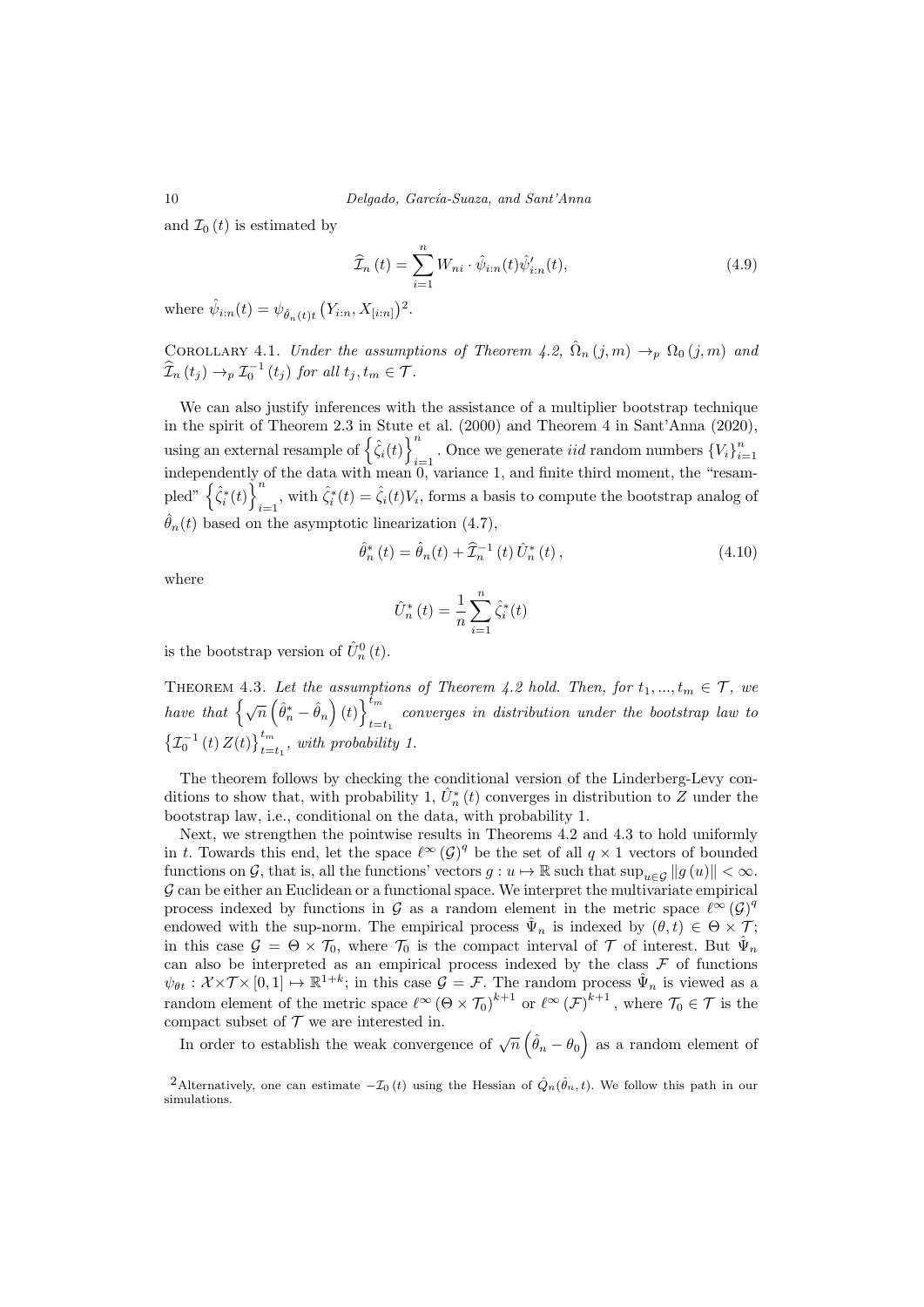the metric space  $\ell^{\infty}(\mathcal{T}_0)^{k+1}$ , we impose the following additional assumption, which is also assumed in Chernozhukov et al. (2013).

ASSUMPTION 4.4. The duration interval of interest  $\mathcal{T}_0$  is a compact subset of  $\mathbb{R}^+$ , and the conditional distribution function  $F_{Y|X}(y|X)$  admits a Lebesgue density  $f_{Y|X}(y|X)$ that is uniformly bounded and uniformly continuous in  $\mathcal{T}_0$  with probability 1.

Notice that  $f_{T|X}(t|X) = \dot{\theta}'_0(t) \cdot \mathbf{X} \cdot \lambda (\theta'_0(t) \mathbf{X})$  a.s., where  $\dot{\theta}_0(t) = d\theta_0(t)/dt$ . Therefore, assuming that  $f_{T|X}$  is a proper probability density may not be innocuous. In practice,  $\mathcal{T}_0$  should be bounded by the minimum and maximum value of the observed uncensored duration.

Let  $\mathbb Z$  be a centered tight Gaussian element of  $\ell^{\infty}(\mathcal T_0)^{k+1}$  with matrix of variance and covariance functions

$$
\mathbb{E}\left[\mathbb{Z}\left(t_1\right)\mathbb{Z}'\left(t_2\right)\right]=\Omega_0\left(t_1,t_2\right),\ t_1,t_2\in\mathcal{T}_0,
$$

with  $\Omega_0(t_1, t_2)$  defined in (4.6).

THEOREM 4.4. Given a compact subset  $\mathcal{T}_0$  of  $\mathcal{T}$ , under Assumptions 3.1, 3.2, 3.3, 4.1, 4.2, 4.3, and 4.4,  $\{\sqrt{n}(\hat{\theta}_n - \theta_0)(t)\}$ t∈ $\tau_0$  converges weakly to  $\left\{ \mathcal{I}_0^{-1}(t) \mathbb{Z}(t) \right\}_{t \in \mathcal{T}_0}$  in  $\ell^\infty \left(\mathcal{T}_0\right)^{k+1}.$ 

This functional CLT is proved extending Chernozhukov et al. (2013) (CFM henceforth) strategy to our setup. To this end, we first show, using Stute (1995, 1996) lemmata, that the score function  $\hat{\Psi}_n$  and  $U_n$  are asymptotically equivalent in the metric space  $\ell^{\infty}(\Theta, \mathcal{T}_0)^{k+1}$ , i.e.,

$$
\sup_{\theta \in \Theta, t \in \mathcal{T}_0} \left\| \hat{\Psi}_n \left( \theta, t \right) - U_n \left( \theta, t \right) \right\| = o_p \left( n^{-1/2} \right),
$$

where  $U_n$  is a  $U - process$  with Hájek projection  $\hat{U}_n$ . Then, we show that

$$
\sup_{\theta \in \Theta, t \in \mathcal{T}_0} \left\| U_n \left( \theta, t \right) - \hat{U}_n \left( \theta, t \right) \right\| = o_p \left( n^{-1/2} \right)
$$

applying asymptotic results for U-process in Arcones and Gin´e (1993, 1995). Since the class  $\mathcal E$  of functions  $(y, x, d) \mapsto \zeta_{\psi_{\theta t}} (y, x, d)$  is Donsker,

$$
\left\{\sqrt{n}\left(\hat{U}_n\left(\theta,t\right)-\mathbb{E}\left[\zeta_{\psi_{\theta t}}\left(Y,X,\delta\right)\right]\right):\theta\in\Theta,t\in\mathcal{T}_0\right\}
$$

converges weakly in  $\ell^{\infty} (\Theta \times \mathcal{T}_0)^{k+1}$ . Then, noticing that Assumptions 4.1 - 4.4 imply Assumption DR in CFM, the functional  $\theta \mapsto \Psi_0 (\theta, t)$ , with  $\Psi_0 (\theta, t) = \mathbb{E} [\zeta_{\psi_{\theta t}} (Y, X, \delta)],$ is continuously differentiable for each  $t \in \mathcal{T}_0$ , with  $d\Psi_0(\theta, t)/d\theta'$ ,  $d\theta' = -\overline{\mathcal{I}}_0(t)$ , which is invertible. Then, according to CFM's Lemma E.3,

$$
\sqrt{n}\left(\hat{\theta}_n - \theta_0\right)(t) = \mathcal{I}_0^{-1}(t) \cdot \hat{\Psi}_n\left(\theta_0(t), t\right) + \hat{r}_n(t),
$$

with  $\sup_{t\in\mathcal{T}_0} \|\hat{r}_n(t)\| = o_p(1)$ . This result and  $\mathcal{E}$ 's Donskerness prove the theorem.

A bootstrap version of this theorem follows by applying the multiplier CLT (see sections 2.6 and 3.6 in van der Vaart and Wellner, 1996).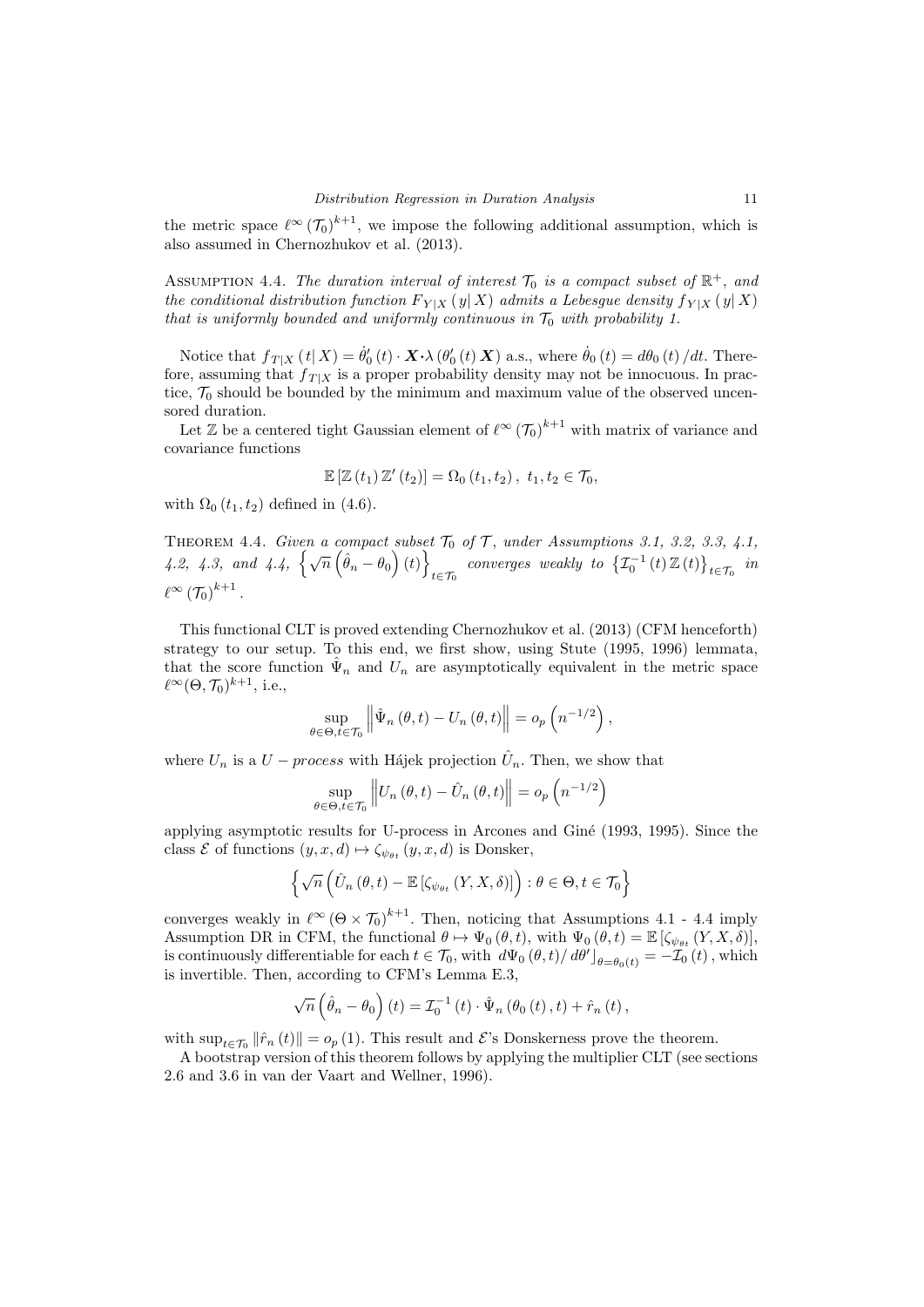THEOREM 4.5. Suppose the assumptions of Theorem  $(4.4)$  hold. Then, with probability  $1\left\{\sqrt{n}\left(\hat{\theta}^*_n-\hat{\theta}_n\right)(t)\right\}$ converges weakly under the bootstrap law to  $\{\mathcal{I}^{-1}(t)\mathbb{Z}(t)\}_{t\in\mathcal{T}_0}$ in  $\ell^{\infty}(\mathcal{T}_0)^{k+1}$ .

In next section we discuss applications of these results to test restrictions on  $\theta_0$ , as well as to make inferences on counterfactual distributions and on average distribution marginal effects.

## 5. APPLICATIONS

#### 5.1. Testing Linear and Nonlinear Hypothesis

A natural class of hypotheses to be tested is those of the form

$$
H_{0}: \sup_{t\in\mathcal{T}_{0}}\left\|\Phi\left(\theta_{0}\left(t\right)\right)\right\|=0 \text{ against } H_{1}: \sup_{t\in\mathcal{T}_{0}}\left\|\Phi\left(\theta_{0}\left(t\right)\right)\right\|>0,
$$

for some compact subset  $\mathcal{T}_0$  of  $\mathcal{T}$ , where  $\theta \mapsto \Phi(\theta) \in \mathbb{R}^q$ ,  $q \leq k+1$ , is a continuously differentiable map with derivatives  $\dot{\Phi}(\theta) = \partial \Phi(\theta) / \partial \theta'$ , such that  $rank(\dot{\Phi}(\theta)) = q$  for all  $\theta$  in a neighborhood of  $\theta_0(t)$ . For instance, when  $\Phi(\theta) = \theta$ , the null and alternative reads

$$
H_0: \sup_{t \in \mathcal{T}_0} \|\theta_0(t)\| = 0 \text{ against } H_1: \sup_{t \in \mathcal{T}_0} \|\theta_0(t)\| > 0,
$$

which is a significance test for varying coefficients. We can also test that a linear combination of coefficients is satisfied, e.g.,  $\Phi(\theta) = R\theta - r$ , where R and r are known and  $rank(R) = k + 1.$ 

A natural statistic is,

$$
\hat{\omega}_n = n \cdot \sup_{t \in \mathcal{T}_0} \left\| \Phi\left(\hat{\theta}_n(t)\right) \right\|^2.
$$

By the delta-method, and applying Theorem 4.4, uniformly in  $t \in \mathcal{T}_0$ ,

$$
\sqrt{n}\left[\Phi\left(\hat{\theta}_n\left(t\right)\right)-\Phi\left(\theta_0\left(t\right)\right)\right]=\dot{\Phi}\left(\theta_0\left(t\right)\right)\sqrt{n}\left(\hat{\theta}_n-\theta_0\right)\left(t\right)+o_p(1)
$$

and under  $H_0$ ,

$$
\hat{\omega}_n \to_d \omega_{\infty} = \sup_{t \in \mathcal{T}_0} \left\| \dot{\Phi} \left( \theta_0 \left( t \right) \right) \mathcal{I}_0^{-1} \left( t \right) \mathbb{Z} \left( t \right) \right\|^2.
$$

Since the  $\omega'_{\infty} s$  distribution depends on  $\theta_0(\cdot)$  and other unknown features of the underlying data generating process, analytical critical values seems unfeasible, at least with this level of generality. However, critical values can be estimated using the bootstrapped estimator of  $\theta_0(t)$ 

Applying Theorem 4.5, uniformly in  $t \in \mathcal{T}_0$ , for almost every sample, it follows that

$$
\sqrt{n}\left[\Phi\left(\hat{\theta}_n^*(t)\right)-\Phi\left(\hat{\theta}_n(t)\right)\right]=\dot{\Phi}\left(\hat{\theta}_n(t)\right)\sqrt{n}\left(\hat{\theta}_n^*-\hat{\theta}_n\right)(t)+o_p(1).
$$

Therefore, we can use the bootstrap test statistic

$$
\hat{\omega}_n^* = n \cdot \sup_{t \in \mathcal{T}_0} \left\| \Phi\left(\hat{\theta}_n^*(t)\right) - \Phi\left(\hat{\theta}_n(t)\right) \right\|^2.
$$
\n(5.1)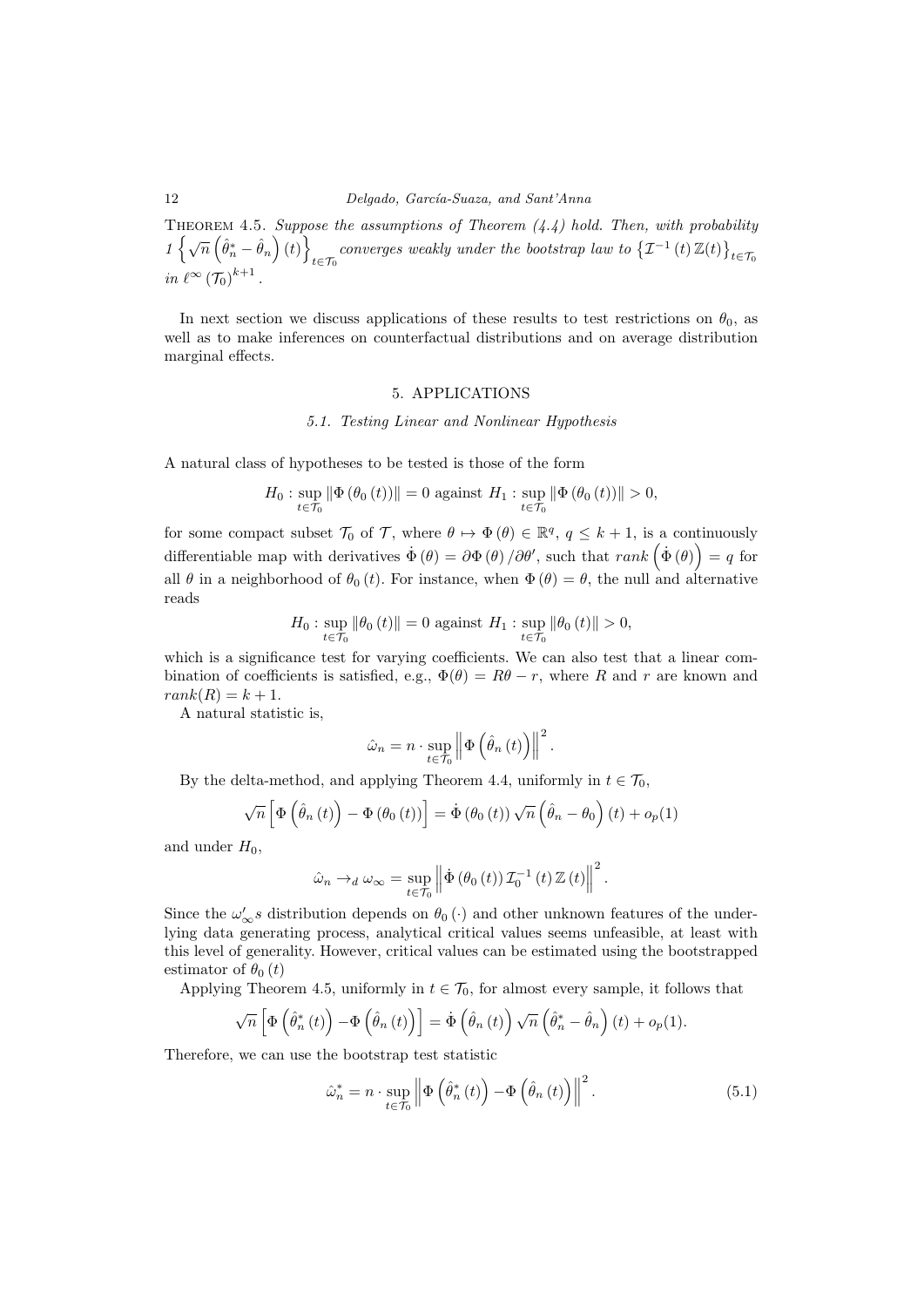By Theorem 4.5, under  $H_0$ , with probability 1,  $\hat{\omega}_n^*$  converges in distribution under the bootstrap law to  $\omega_{\infty}$ . Under  $H_1$ ,  $\hat{\omega}_n^* = O(1)$  with probability 1.

We now describe a practical bootstrap algorithm to conduct such types of tests.

Algorithm 5.1. (Bootstrapped-based hypothesis testing)

STEP 1. Generate iid  ${V_i}_{i=1}^n$  from a distribution with mean 0, variance 1 and finite third moment, e.g., Rademacher distribution.

STEP 2. For a grid  $t = t_1, \ldots, t_p$ , compute  $\left\{\hat{\theta}_n^*(t)\right\}_{k=1}^{t_p}$  $\sum_{t=t_1}$  as in (4.10), using the same  ${V<sub>i</sub>}<sub>i=1</sub><sup>n</sup>$  for all t's.

STEP 3. Compute the bootstrap test statistics  $\hat{\omega}_n^*$  in (5.1)

STEP  $4$ . Repeat steps 1-3 B times.

STEP 5. Reject  $H_0$  at the  $\alpha - level$  of significance if either  $\hat{\omega}_n > \hat{\omega}_{n,\alpha}^*$ , where  $\hat{\omega}_{n,\alpha}^*$ is the empirical  $(1 - \alpha)$ -quantile of the B bootstrap draws of  $\hat{\omega}_n^*$ , or if p-val\* >  $\alpha$ , where

$$
p\text{-}val^* = \frac{1}{B} \sum_{j=1}^{B} 1_{\left\{\hat{\omega}_n^{*(j)} > \hat{\omega}_n\right\}}.
$$

An interesting application of this type of test is to testing constancy of some functional of  $\theta_0$ . For instance, one can set

$$
\Phi\left(\theta\right)=\left[\mathbf{0}\dot{\mathbf{\mathit{I}}}_{K}\right]\theta
$$

to test that all the slope coefficients are constant. A test statistic for this hypothesis is

$$
\tilde{\omega}_n = n \cdot \sup_{t \in \mathcal{T}_0} \left\| \Phi\left(\hat{\theta}_n\left(t\right)\right) - \bar{\hat{\Phi}}_n \right\|^2,
$$

with  $\bar{\hat{\Phi}}_n = \int_{s \in \mathcal{T}_0} \Phi\left(\hat{\theta}_n(s)\right) \Psi(ds) / \int_{s \in \mathcal{T}_0} \Psi(ds)$ ,  $\Psi$  being a known probability measure.<sup>3</sup> Bootstrap critical values can be obtained using the bootstrapped statistic,

,

$$
\tilde{\omega}_{n}^{*} = n \cdot \sup_{t \in \mathcal{T}_{0}} \left\| \left[ \Phi\left(\hat{\theta}_{n}^{*}\left(t\right)\right) - \bar{\hat{\Phi}}_{n}^{*} \right] - \left[ \Phi\left(\hat{\theta}_{n}\left(t\right)\right) - \bar{\hat{\Phi}}_{n} \right] \right\|^{2}
$$

with  $\bar{\hat{\Phi}}_n^* = \int_{s \in \mathcal{T}_0} \Phi\left(\hat{\theta}_n^*(s)\right) \Psi(ds) / \int_{s \in \mathcal{T}_0} \Psi(ds)$ .

5.2. Inferences on  $F_{T|X}$ 

Theorems 4.4 and 4.5 can also be applied to make inferences on  $F_{T|X}(t|x)$ . The DR  $F_{T|X}(t|x)'s$  estimator is

$$
\hat{F}_{n T \mid X}\left(\left.t\right|x\right) = \Lambda\left(\boldsymbol{x}'\hat{\theta}_{n}\left(t\right)\right),\,
$$

with bootstrap analog,

$$
\hat{F}_{n\,T|X}^{*}\left(t|x\right) = \Lambda\left(\mathbf{x}'\hat{\theta}_{n}^{*}\left(t\right)\right).
$$

<sup>&</sup>lt;sup>3</sup>In practice, one can set  $\Psi$  to be equal to the empirical distribution of the censored outcome Y, though, in this case, the bootstrap procedure needs to be adjusted to account for this additional source of randomness. See Section 5.3 for related results.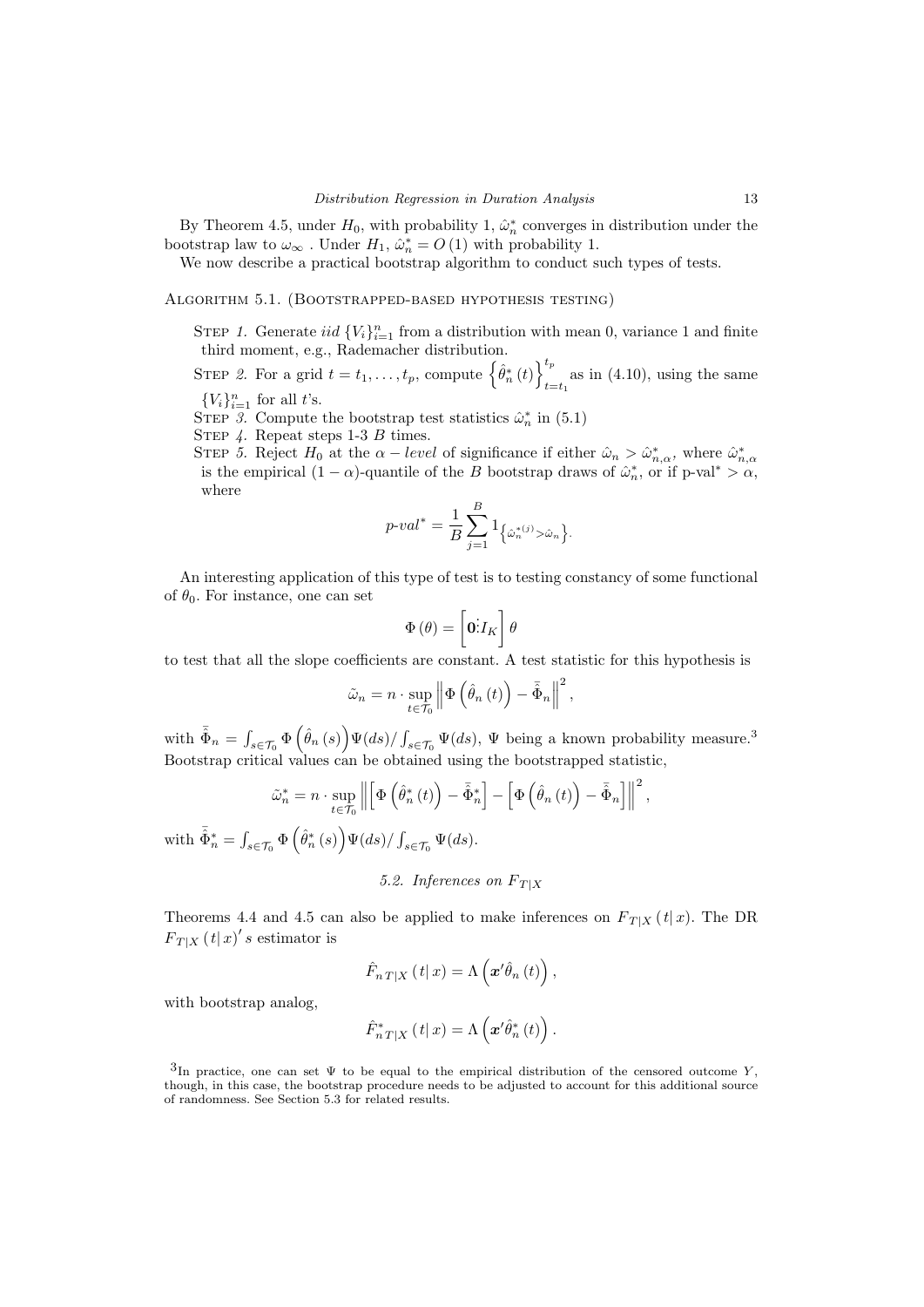#### 14 Delgado, García-Suaza, and Sant'Anna

The asymptotic distribution can be obtained using the delta-method. Applying Theorem 4.4, we have that

$$
\left\{\sqrt{n}\left(\hat{F}_{nT|X}-F_{T|X}\right)(t|x)\right\}_{(t,x)\in\mathcal{A}_0}\to_d\left\{\lambda\left(\theta_0'(t)x\right)\cdot x\cdot\mathcal{I}_0^{-1}(t)\mathbb{Z}(t)\right\}_{(t,x)\in\mathcal{A}_0},\,
$$

where  $\mathcal{A}_0 = \mathcal{T}_0 \times \mathcal{X}_0$  is a compact subset of  $\mathcal{T}_0 \times \mathcal{X}_0$ . Likewise, applying Theorem 4.5, with probability 1,

$$
\left\{\sqrt{n}\left(\hat{F}_{n}^{*}T|X-\hat{F}_{n}T|X\right)(t|x)\right\}_{(t,x)\in\mathcal{A}_{0}}\to_{d}\left\{\lambda\left(\theta_{0}'\left(t\right)x\right)\cdot x\cdot\mathcal{I}_{0}^{-1}\left(t\right)\mathbb{Z}\left(t\right)\right\}_{(t,x)\in\mathcal{A}_{0}}\text{ in } \ell^{\infty}\left(\mathcal{A}_{0}\right).
$$

Given two samples  $\{Y_i^{(j)}, \delta_i^{(j)}, X_i^{(j)}\}_{i=1}^{n_j}$ ,  $j = 1, 2$ , under some standard overlap conditions, we can use the conditional CDF estimator computed using sample 1,  $\widehat{F}_{T|X,n}^{(1)}$ , to compute the marginal counterfactual CDF of population 1 with respect to population 2,

$$
\widehat{F}_{T,n}^{(1,2)}(t) = \int_{\mathcal{X}} \widehat{F}_{T|X,n}^{(1)}(t|x) \tilde{F}_{X,n}^{(2)}(dx) = \frac{1}{n_2} \sum_{i=1}^{n_2} \left( \widehat{F}_{T|X,n}^{(1)}(t|X_i^{(2)}) \right).
$$

## 5.3. Average Distribution Marginal Effects

Although  $\hat{\theta}_n(t)$  provides useful information about the direction/sign of the effect of changes in X on  $F_{T|X} (t|X)$ , in general,  $\hat{\theta}_n(t)$  may not have a clear economic interpretation. In this section, we argue that this potential limitation can be easily avoided by focusing on the average distribution marginal effects (ADME) of  $X,^4$ 

$$
\eta_0(t) \equiv \mathbb{E}\left[\beta_0(t)\,\lambda\left(\mathbf{X}'\theta_0(t)\right)\right].\tag{5.2}
$$

The ADME is the distributional analogue of the popular average partial effects. From  $(5.2)$ , it is clear that he natural estimator for  $\eta_0(t)$  is

$$
\hat{\eta}_n(t) = \hat{\beta}_n(t) \frac{1}{n} \sum_{i=1}^n \lambda \left( \mathbf{X}'_i \hat{\theta}_n(t) \right).
$$

In what follows, we derive the asymptotic properties of  $\hat{\eta}_n(t)$ . As in Theorem 4.4, we first show that, uniformly in  $t \in \mathcal{T}_0$ ,

$$
(\hat{\eta}_n(t) - \eta_0(t)) = \frac{1}{n} \sum_{i=1}^n \zeta_{i,ADME}(t) + o_p\left(n^{-1/2}\right),
$$
\n(5.3)

where

$$
\zeta_{i,ADME}(t) = \beta_0(t) \cdot (\lambda(\mathbf{X}'_i \theta_0(t)) - \mathbb{E} [\lambda(\mathbf{X}' \theta_0(t))]) \n+ \mathbb{E} [\lambda(\mathbf{X}' \theta_0(t))] \cdot H \cdot \mathcal{I}_0(t)^{-1} \cdot \zeta_i(t) \n+ \beta_0(t) \cdot \mathbb{E} [\lambda(\mathbf{X}' \theta_0(t)) \mathbf{X}'] \cdot \mathcal{I}_0(t)^{-1} \cdot \zeta_i(t)
$$
\n(5.4)

with  $\zeta_i(t)$  is as defined in (4.2), with  $\varphi = \psi_{\theta t}$ ,  $\dot{\lambda}(u) = d\lambda(u)/du$ ,  $H \equiv [0_k, I_k]$ ,  $0_k$  the  $k \times 1$  vector of zero, and  $I_k$  the k-dimensional identity matrix.

 $4$ To avoid cumbersome notation, we consider the case where the covariates X are continuous, and enter the distribution regression model linearly. The asymptotic validity of all our results do not rely on this simplification.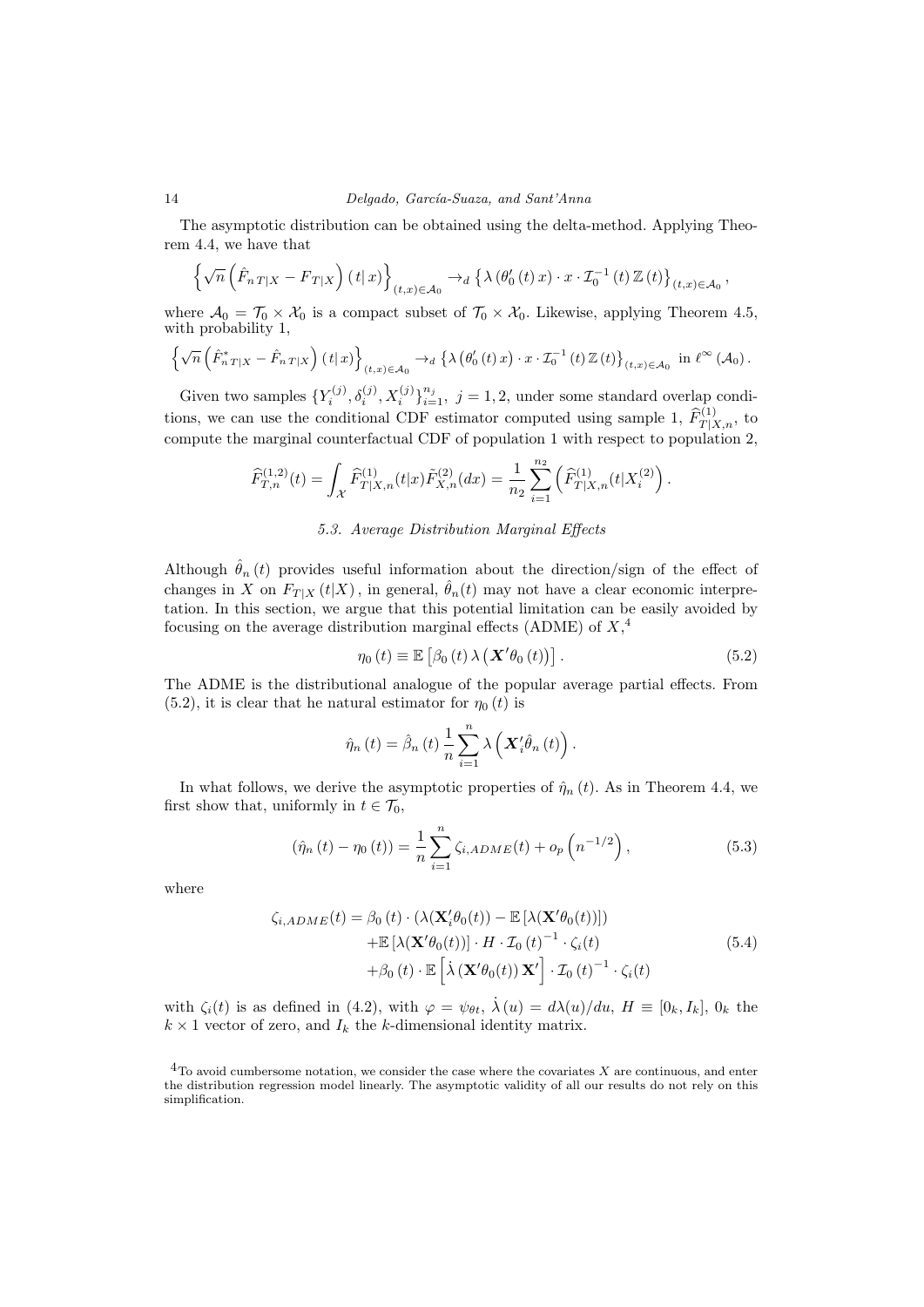Let  $\mathbb{Z}_{ADME}$  be a centered tight Gaussian element of  $\ell^{\infty}(\mathcal{T}_0)^k$  with matrix of variance and covariance functions

$$
\mathbb{E}\left[\mathbb{Z}_{ADME}\left(t_{1}\right)\mathbb{Z}_{ADME}'\left(t_{2}\right)\right]=\mathbb{E}\left[\zeta_{ADME}\left(t_{1}\right)\zeta_{ADME}'\left(t_{2}\right)\right].
$$

Consider the bootstrapped estimator for the ADME

$$
\hat{\eta}_n^*(t) = \hat{\eta}_n(t) + \frac{1}{n} \sum_{i=1}^n V_i \cdot \hat{\zeta}_{i,ADME}(t)
$$
\n(5.5)

where *iid* random numbers  ${V_i}_{i=1}^n$  are *iid* random variables with mean 0 and variance 1, generated independently of the sample, and

$$
\hat{\zeta}_{i,ADME}(t) = \hat{\beta}_n(t) \cdot \left( \lambda(\mathbf{X}_i' \hat{\theta}_n(t)) - \frac{1}{n} \sum_{j=1}^n \lambda(\mathbf{X}_j' \hat{\theta}_n(t)) \right) \n+ \left( \frac{1}{n} \sum_{j=1}^n \lambda(\mathbf{X}_j' \hat{\theta}_n(t)) \right) \cdot H \cdot \hat{\mathcal{I}}_n(t)^{-1} \cdot \hat{\zeta}_i(t) \n+ \hat{\beta}_n(t) \cdot \left( \frac{1}{n} \sum_{j=1}^n \lambda(\mathbf{X}_j' \hat{\theta}_n(t)) \mathbf{X}_j' \right) \cdot \hat{\mathcal{I}}_n(t)^{-1} \cdot \hat{\zeta}_i(t)
$$
\n(5.6)

where  $\hat{\zeta}_i(t)$  is as in (4.8) and  $\hat{\mathcal{I}}_n(t)$  is as in (4.9).

THEOREM 5.1. Suppose that the conditions of Theorem 4.4 hold. Then,

$$
\left\{\sqrt{n}\left(\hat{\eta}_{n}\left(t\right)-\eta_{0}\left(t\right)\right)\right\}_{t\in\mathcal{T}_{0}}\rightarrow_{d}\left\{\mathbb{Z}_{ADME}(t)\right\}_{t\in\mathcal{T}_{0}}\;in\;\ell^{\infty}\left(\mathcal{T}_{0}\right)^{k}.
$$

In addition, if follows that  $\{\sqrt{n}(\hat{\eta}_n^* - \hat{\eta}_n)(t)\}_{t \in \mathcal{T}_0}$  converges weakly under the bootstrap law to  $\{ \mathbb{Z}_{ADME}(t) \}_{t \in \mathcal{T}_0}$  in  $\ell^{\infty} (\mathcal{T}_0)^k$ , with probability one.

We now describe a practical bootstrap algorithm to compute simultaneous confidence intervals for the ADME associated with a given covariate  $X_1$ 

Algorithm 5.2. (Bootstrapped Simultaneous Confidence Intervals)

STEP 1. Generate iid  ${V_i}_{i=1}^n$  from a distribution with mean 0, variance 1 and finite third moment, e.g., Rademacher distribution.

STEP 2. For a grid  $t = t_1, \ldots, t_p$ , compute  $\{\hat{\eta}_n^*(t)\}_{t=t_1}^{t_p}$  as in (5.5), using the same  ${V<sub>i</sub>}<sub>i=1</sub><sup>n</sup>$  for all t's.

STEP 3. Let  $\hat{\kappa}$  and  $\hat{\kappa}^*$  be the vectorized  $\{\hat{\eta}_n(t)\}_{t=t_1}^{t_p}$  and  $\{\hat{\eta}_n^*(t)\}_{t=t_1}^{t_p}$ , respectively, denote their *j*-th-element by  $\hat{\kappa}(j)$  and  $\hat{\kappa}^*(j)$ , and compute  $\hat{R}^*(j) = (\hat{\kappa}^* - \hat{\kappa})(j)$ .

STEP  $4$ . Repeat steps 1-3 B times.

STEP 5. For each bootstrap draw, compute  $\overline{R}^* = \max_j \left( \left| \widehat{R}^*(j) \right| \right)$ .

STEP 6. Construct  $\hat{c}_{1-\alpha}$  as the empirical  $(1 - a)$ -quantile of the B bootstrap draws of  $\overline{R}^*$ .

STEP 7. Construct the bootstrapped simultaneous confidence band for  $\hat{\eta}_n(t)$ , as  $\widehat{CB}(t) = [\hat{\eta}_n(t) \pm \widehat{c}_{1-\alpha}]$ .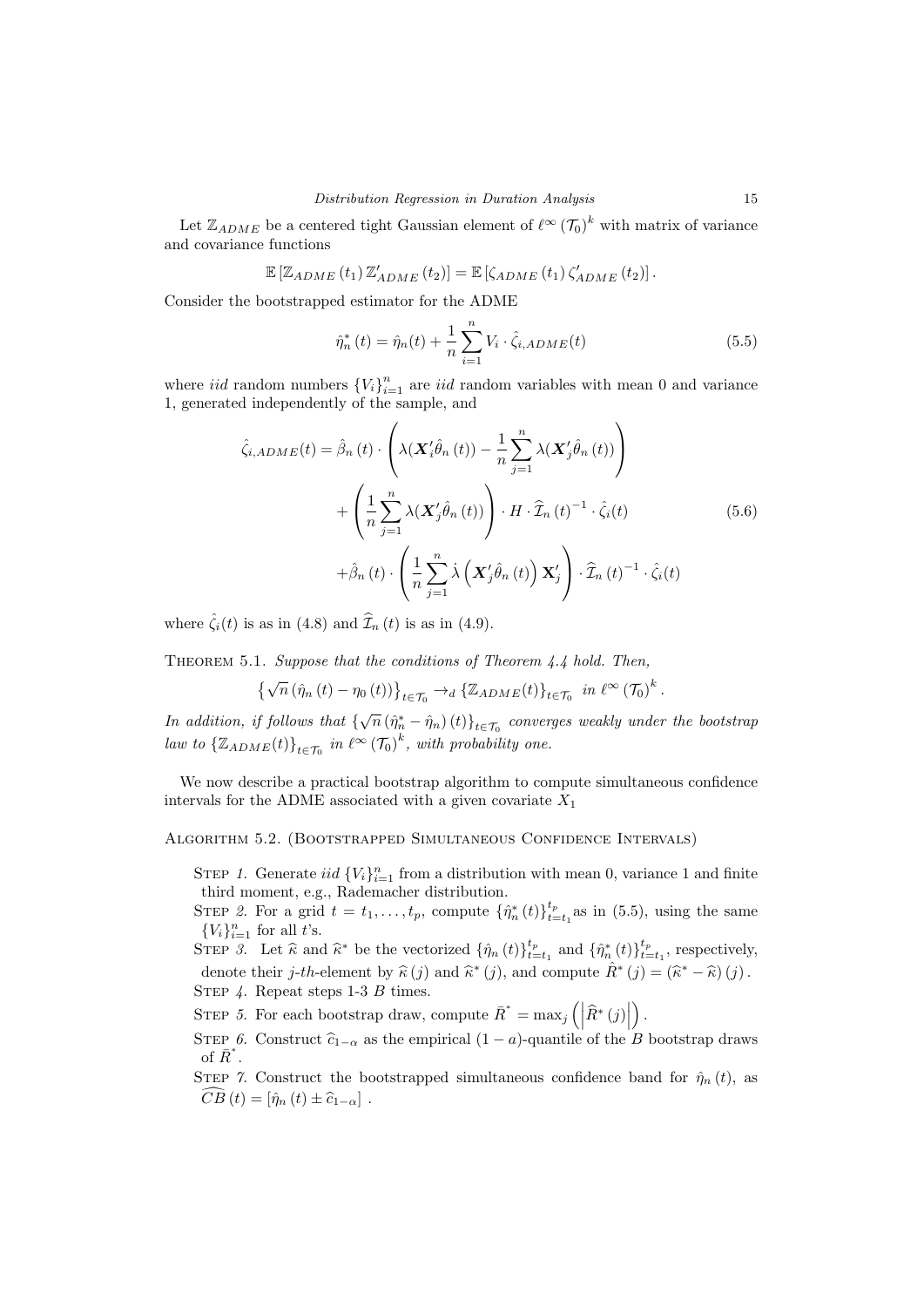#### 6. SIMULATION STUDIES

In this section, we briefly summarize the simulation results discussed in Section S1 of the Supplementary Appendix. In short, we compare the finite sample performance of the proposed KMDR estimators with those based on the proportional hazard (PH) model and on the proportional odds (PO) model. We consider three different data generating processes (DGPs): one DGP that satisfies the PH but not the PO assumption, one DGP that satisfies the PO but not the PH assumption, and one DGP where both PH and PO assumptions are violated, though it admits a DR specification with time-varying slope coefficient. We consider different levels of random censoring, and compare the KMDR, PH and PO models based on the conditional CDF,  $F_{T|X}$ , and the ADME as defined in (5.2). Both functionals have a clear economic interpretation.

Overall, the simulation results highlight that our proposed KMDR estimators performs nearly as well as the PH and PO model when these models are correctly specified, since KMDR nests both PH and PO specifications. On the other hand, when PH and PO models are misspecified, the proposed KMDR estimators performs better than these other popular specifications. Such gains are especially noticeable when one is interested in the  $ADME(t)$ ; see Table 1. When comparing DR specifications with different link functions, we notice that estimators that use the cloglog link function tend to be more robust against model misspecifications than those based on the logit link function. This is perhaps because the cloglog link function is asymmetric and adapts better to the noncentral parts of the distribution where there are many zeros (left tail) or many ones (right tail). Thus, we recommend favoring the cloglog specification in detriment of the logit one, though a more formal discussion about such choices are beyond the scope of this paper.

# 7. THE EFFECT OF UNEMPLOYMENT BENEFITS ON UNEMPLOYMENT DURATION

One of the main concerns of the design of unemployment insurance policies is their adverse effect on unemployment duration. The prevailing view of the economics literature is that increasing unemployment insurance (UI) benefits leads to higher unemployment duration driven by a moral hazard effect: higher UI increases the agent's reservation wage and reduces the incentive to job search, see, e.g., Krueger and Meyer (2002) and the references therein. Given that moral hazard leads to a reduction of social welfare, this argument has been used against increases in UI benefits.

In a seminal paper, Chetty (2008) challenges the traditional view that the link between unemployment benefits and duration is only because of moral hazard. He shows, among many other things, that distortions cause by UI on search behavior are mostly due to a "liquidity effect". In simple terms, UI benefits provide cash-in-hand that allows liquidity constrained agents to equalize the marginal utility of consumption when employed and unemployed. Such a liquidity effect reduces the pressure to find a new job, leading to longer unemployment spells. However, in contrast to the moral hazard effect, the liquidity effect is a socially beneficial response to the correction of market failures. Thus, if one finds support in favor of liquidity effects, increases in UI benefits may lead to improvements in total welfare.

In this section, we provide additional evidence of the existence of this liquidity effect by comparing the effect of UI on household that are liquidity constrained with those that are unconstrained. In contrast to Chetty (2008), we do not rely on the Cox proportional hazard model but rather use our proposed KMDR tools. In this context, the Cox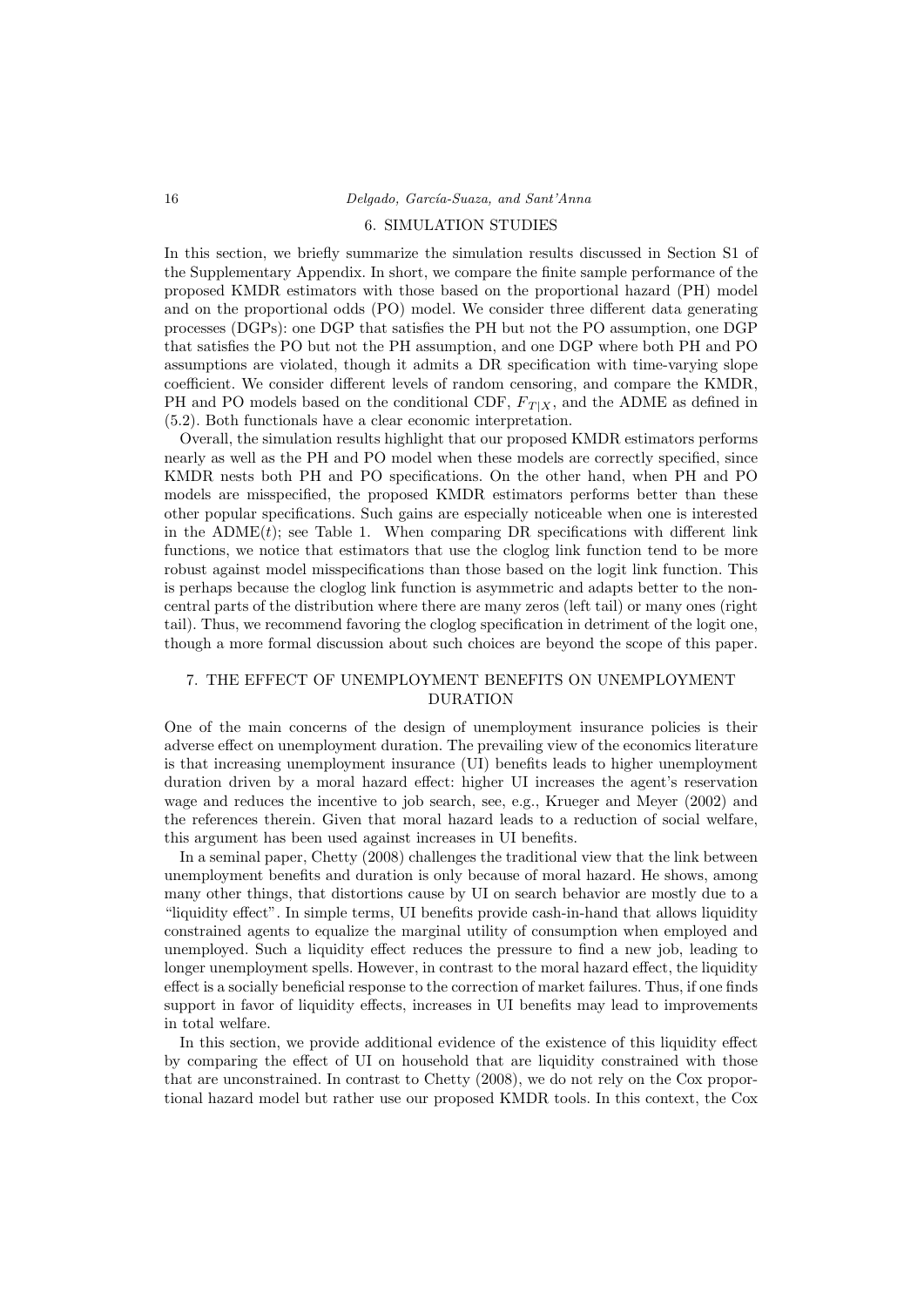Table 1. Simulated finite-sample properties when DGP does not satisfy neither PH nor PO assumptions.

|                    |                  |       | No Censoring   |                   |        |  |       | $10\%$ Censoring |            |                 |  |       | $30\%$ Censoring |            |        |  |
|--------------------|------------------|-------|----------------|-------------------|--------|--|-------|------------------|------------|-----------------|--|-------|------------------|------------|--------|--|
|                    | $\boldsymbol{n}$ | PН    | P <sub>0</sub> | $DR_{\text{cll}}$ | $DR_l$ |  | PН    | P <sub>0</sub>   | $DR_{cll}$ | DR <sub>l</sub> |  | PН    | P <sub>0</sub>   | $DR_{cll}$ | $DR_I$ |  |
| Average            | 100              | 0.62  | 0.59           | 0.35              | 0.65   |  | 0.63  | 0.72             | 0.36       | 0.69            |  | 0.58  | 0.78             | 0.98       | 1.24   |  |
| absolute bias      | 400              | 0.85  | 0.69           | 0.08              | 0.41   |  | 0.73  | 0.64             | 0.12       | 0.45            |  | 0.67  | 0.59             | 0.25       | 0.55   |  |
| for $F(t X = 0.5)$ | 1600             | 0.91  | 0.77           | 0.03              | 0.34   |  | 0.81  | 0.73             | 0.03       | 0.34            |  | 0.61  | 0.62             | 0.15       | 0.46   |  |
| Average            | 100              | 4.29  | 4.42           | 4.29              | 4.32   |  | 4.42  | 4.58             | 4.55       | 4.57            |  | 4.86  | 4.97             | 5.36       | 5.35   |  |
| <b>RMSE</b>        | 400              | 2.34  | 2.41           | 2.12              | 2.20   |  | 2.42  | 2.52             | 2.28       | 2.36            |  | 2.57  | 2.64             | 2.54       | 2.62   |  |
| for $F(t X = 0.5)$ | 1600             | 1.46  | 1.48           | 1.08              | 1.19   |  | 1.41  | 1.47             | 1.09       | 1.20            |  | 1.40  | 1.50             | 1.25       | 1.38   |  |
| Average            | 100              | 17.13 | 18.09          | 0.29              | 0.70   |  | 16.50 | 18.31            | 0.56       | 0.74            |  | 16.16 | 19.15            | 3.14       | 2.85   |  |
| absolute bias      | 400              | 17.44 | 18.42          | 0.14              | 0.67   |  | 16.72 | 18.68            | 0.50       | 0.58            |  | 16.15 | 19.42            | 1.40       | 1.07   |  |
| for $ADME(t)$      | 1600             | 17.44 | 18.53          | 0.07              | 0.51   |  | 16.78 | 18.72            | 0.06       | 0.53            |  | 16.19 | 19.56            | 0.76       | 0.67   |  |
| Average            | 100              | 21.51 | 23.32          | 14.69             | 15.10  |  | 21.05 | 23.39            | 16.00      | 16.33           |  | 21.42 | 24.29            | 20.60      | 20.57  |  |
| <b>RMSE</b>        | 400              | 18.84 | 20.02          | 7.09              | 7.37   |  | 18.21 | 20.31            | 7.46       | 7.75            |  | 17.86 | 21.06            | 9.62       | 9.87   |  |
| for $ADME(t)$      | 1600             | 17.90 | 19.04          | 3.56              | 3.79   |  | 17.26 | 19.23            | 3.77       | 4.01            |  | 16.71 | 20.10            | 4.73       | 4.89   |  |

Note: Simulations based on one thousand Monte Carlo experiments. "PH" stands for estimators based on the proportional hazard model. "PO" stands for estimators based on the proportional odds model. " $DR_{\text{cl}}$ " and " $DR_{\text{cl$ gression mode with the cloglog and logit link functions, respectively.

hazard model might be too rigid as does not allow for the effect of UI benefits to vary depending on whether a worker is starting their unemployment claim or they have been unemployed for a while. As we argued before, our proposed tools allow for this richer types of heterogeneity.

As in Chetty (2008), our data comes from the Survey of Income and Program Participation (SIPP) for the period spanning 1985-2000. Each SIPP panel surveys households at four-month intervals for two-four years, collecting information on household and individual characteristics, as well as employment status. The sample consists of prime-age males who have experienced job separation and report to be job seekers, are not on temporary layoff, have at least three months of work history in the survey and took up unemployment insurance benefits within one month after job loss. These restrictions leave 4,529 unemployment spells in the sample, 21.3% of those being right-censored. Unemployment durations are measured in weeks while individuals' UI benefits are measured using the two-step imputation method described in Chetty (2008). For further details about the data, see Chetty (2008).

To analyze the effect of UI benefits on unemployment duration, we estimate the DR model

$$
F_{T|UI,Z}(t|UI,Z) = \Psi\left(\alpha(t) + \beta(t)\ln UI + Z'\gamma(t)\right),\tag{7.1}
$$

where  $\Psi(u) = 1 - \exp(-\exp(u))$  is the complementary log-log link function, UI is the worker's weekly unemployment insurance benefits, and  $Z$  is a vector of controls including the worker's age, years of education, marital status dummy, logged pre-unemployment annual wage, and total wealth. To control for local labor market conditions and systematic differences in risk and performance across sector types, Z also includes the state average unemployment rate and dummies for industry. We note that Chetty (2008) considers additional controls, including state, year and occupation fixed effects, resulting in a specification with almost 90 unknown parameters. For this reason, we adopt a more parsimonious specification described above. Let  $\theta(t) = (\alpha(t), \beta(t), \gamma(t))'$ , and  $X = (1, \ln UI, Z')'.$ 

Our main goal is to understand the effect of changes in UI on the probability of one finding a job in t weeks, where  $t = 2, 3, \ldots, 50$ . Although the sign of  $\beta(t)$  indicates the direction of such a change, its magnitude may not have a straightforward economic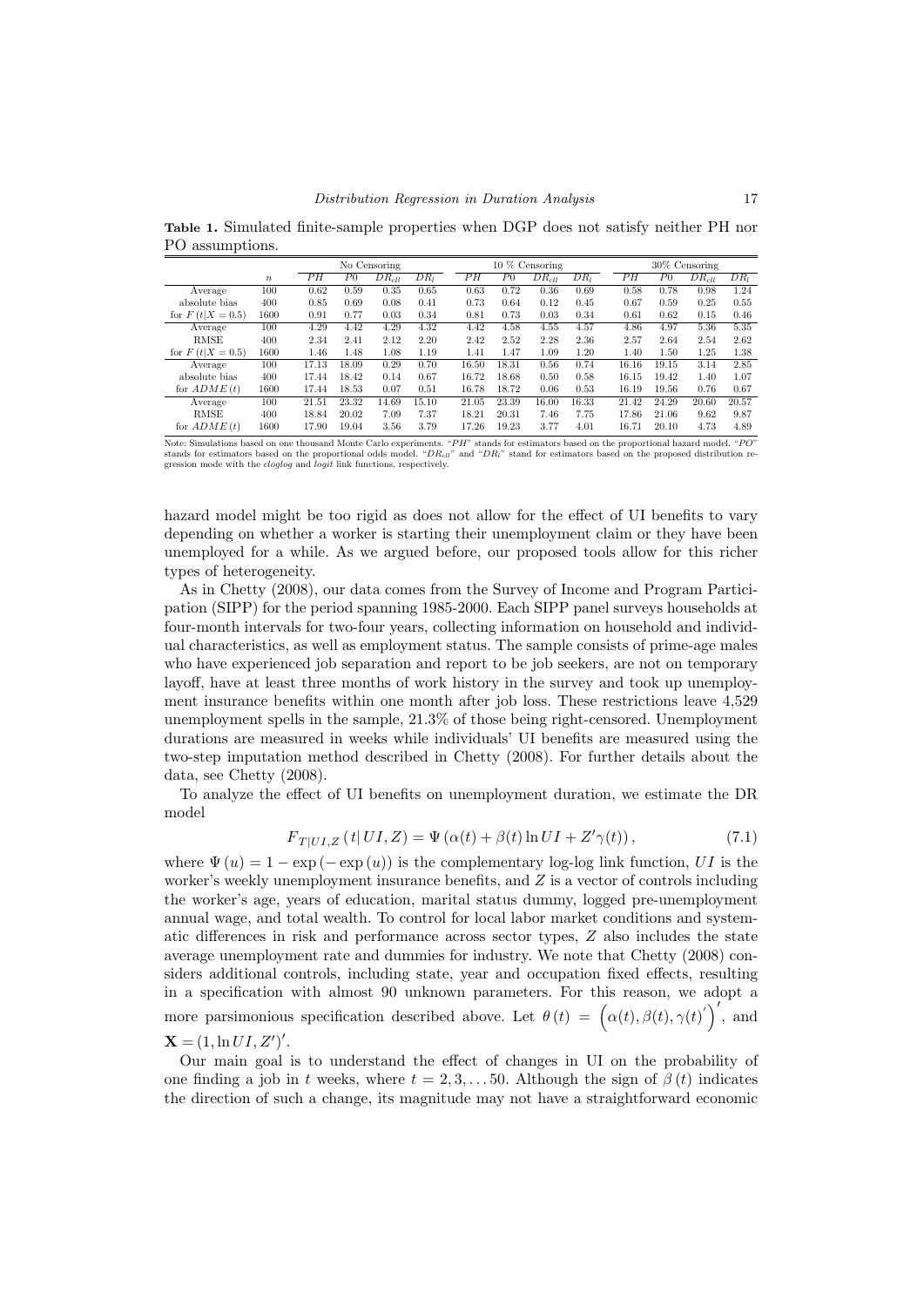18 Delgado, García-Suaza, and Sant'Anna

interpretation. Thus, we focus on the ADME(t) of  $\ln UI$ .

$$
ADME_{\ln UI}(t) = \mathbb{E}\left[\frac{\partial F_{T|UI,Z}(t|UI,Z)}{\partial \ln UI}\right],\tag{7.2}
$$

which is easy to interpret. For instance, an estimate of  $ADME<sub>inUI</sub>(t)$  equal to 0.1 suggests that, on average, raising unemployment benefits by one percent increases the probability of finding a job in t weeks or less by 0.1 percentage point. As discussed in Theorem 3, we can estimate  $ADME_{\ln U I} (t)$  by

$$
\widehat{ADME}_{n,\ln UI}(t) = \frac{1}{n} \sum_{i=1}^{n} \hat{\beta}_n(t) \cdot \psi\left(\mathbf{X}_i'\hat{\theta}_n(t)\right),\tag{7.3}
$$

where  $\psi(u) = d\Psi(u) / du$ , and  $\hat{\theta}_n(t) = (\hat{\alpha}_n(t), \hat{\beta}_n(t), \hat{\gamma}_n(t)')'$  is the KMDR estimator of  $\theta(t)$ . When  $\Psi$  is the cloglog link function,  $\psi(u) = \exp(u) \exp(-\exp(u))$ .

In what follows, we multiply the estimators of  $ADME_{ln III}(t)$  by 10, which is interpreted as the effect of a 10% increase in UI benefits. Figure 1 reports the estimates for the full sample (solid line), together with the 90 percent bootstrapped pointwise, and simultaneous confidence intervals (dark and light shaded area, respectively) computed using Algorithm 5.2.

The result reveals interesting effects. On average, a 10% increase in UI benefits appears to have no effect on the probability of a worker finding a job in the first seven weeks of the unemployment spell. Nonetheless, Figure 1 shows that a change in UI is associated with a reduction of the probability of finding a job in the first  $t = \{8, \ldots, 50\}$ weeks. Such an effect seems to be monotone until week 18, where a 10% increase in UI is associated with a two-percentage-point decrease in the average probability of finding a job until that week. After week 18, the effect of an increase in UI benefits on employment probabilities seems to weaken but remains statistically significant at the 10% level, except for  $t = \{34, 35, 39\}$ . Note that the bootstrap simultaneous confidence interval is slightly wider than the pointwise one. However, it is important to mention that the bootstrap uniform confidence interval is designed to contain the entire true path of the ADME<sub>ln *U*I</sub> (t) 90% of the time, which is in sharp contrast to the bootstrap pointwise confidence interval. This highlights the practical appeal of using simultaneous instead of pointwise inference procedures to better quantify the overall uncertainty in the estimation of all ADMEs. Overall, Figure 1 shows that although an increase in UI benefits is close to zero at the beginning of the unemployment spell, they have an U-shaped effect on the unemployment duration distribution. Interestingly, estimates of  $\text{ADME}_{\ln U}$  (t) based on the Cox PH model with the same set of covariates as in (7.1) suggests that the effect of UI on unemployment duration distribution is monotone for  $t \in [0, 50]$ . However, once the proportional hazard specification is tested using either Grambsch and Therneau (1994) procedure or our bootstrap-based testing procedure for the null hypothesis that all  $\hat{\theta}_n(t), t = \{2, \ldots, 50\}$  are constant in t, as described in Section 5.1, the null of proportionality is rejected at the usual significance levels<sup>5</sup>, implying that, indeed, a proportional hazard model may not be appropriate for this application. Our KMDR model does not rely on such an assumption.

Although the results in Figure 1 show that, on average, changes in UI have a U-shaped effect on the unemployment duration distribution, the analysis remains silent about the

 ${}^{5}$ The p-value associated with our proposed test statistics is 0.004.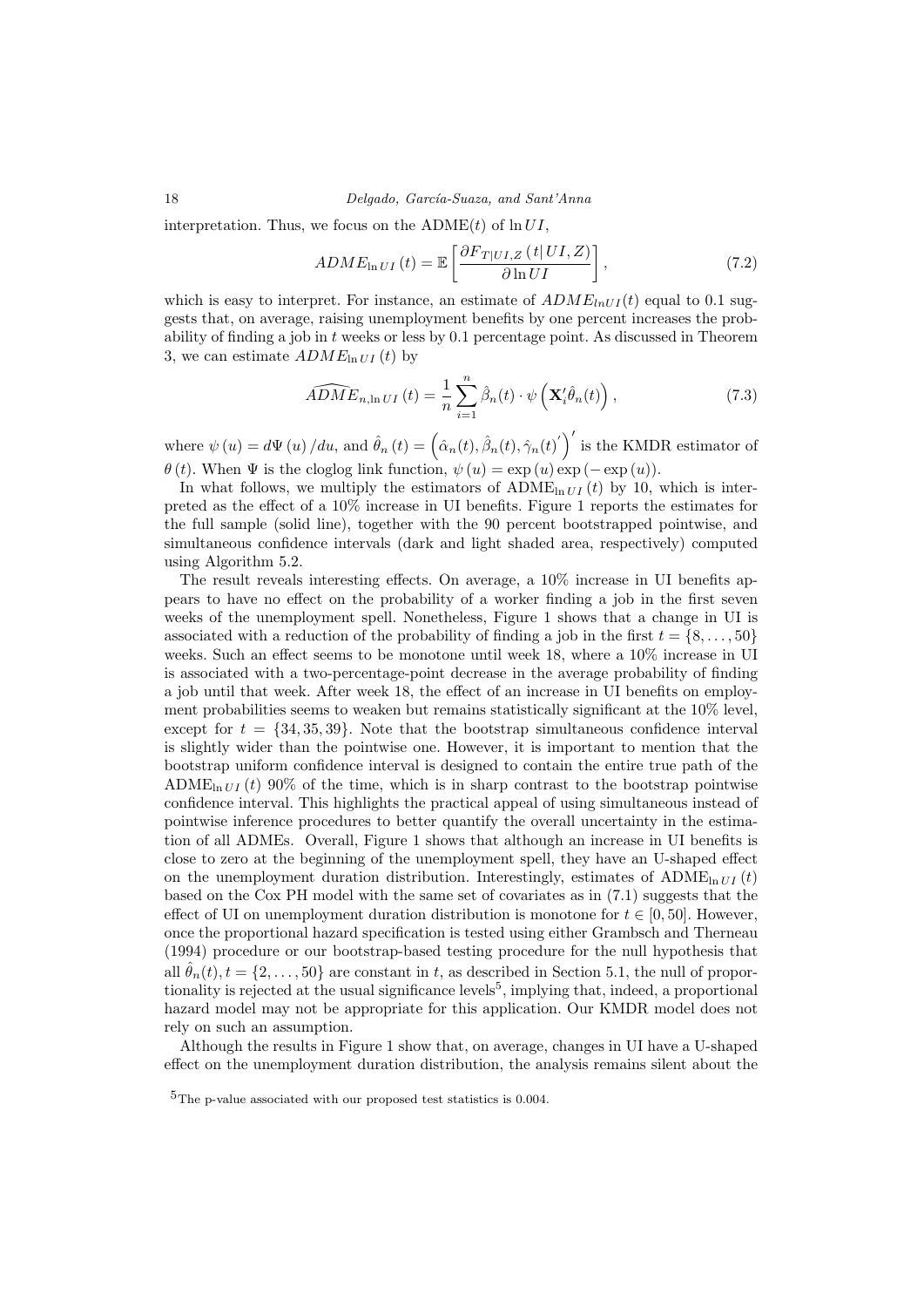

Figure 1. Estimated average effect of a 10% increase of unemployment benefits on the distribution of unemployment duration, full sample. The solid line represents the estimates while the dark and light shaded areas are the 90% bootstrapped based pointwise and simultaneous confidence interval based on 100,000 bootstrap draws, respectively. Sample size is 4,307.

liquidity effects. To shed light on the importance of the liquidity effect relative to the moral hazard effect, Chetty (2008) argues that one can compare the response to an increase in UI benefits of workers who are not financially constrained with those who are constrained. Given that unconstrained workers have the ability to smooth consumption during unemployment, liquidity effects are absent and UI benefits lengthen unemployment duration only via moral hazard effects for these subgroup of individuals. To pursue this logic, we follow Chetty (2008) and use two proxy measures of liquidity constraint: liquid net wealth at the time of job loss ("net wealth") and an indicator for having to make a mortgage payment. Chetty (2008) argues that workers with higher net wealth are less sensitive to UI benefit levels because they are less likely to be financially constrained. Similarly, workers that have to make mortgage payments before job loss have less ability to smooth consumption during unemployment because they are unlikely to sell their homes during the unemployment spell, whereas renters can adjust faster. To assess the role of liquidity effects, we divide the entire sample into four subsamples:  $(a)$  workers with net wealth below the median,  $(b)$  workers with net wealth above the median,  $(c)$ workers with a mortgage, and  $(d)$  workers without a mortgage. For each subsample, we estimate (7.1) using the KMDR approach, its corresponding estimator of  $ADME<sub>ln U I</sub>(t)$ ,  $ADME$ <sub>n,ln</sub> U<sub>I</sub> (t) as in (7.3), and construct 90% bootstrap pointwise and simultaneous confidence intervals.

Figure 2 reports the average effects of a 10% increase in UI benefits on the unemployment duration distribution in each of the four subsamples. The solid lines are the point estimates and the dark and light shaded areas are the 90% bootstrap pointwise and simultaneous confidence intervals, respectively.

The results show interesting heterogeneity of UI benefits effects with respect to liquidity constraint proxies. For those workers with net wealth above the median, an increase in UI benefits has no statistically significant effect on the unemployment duration distri-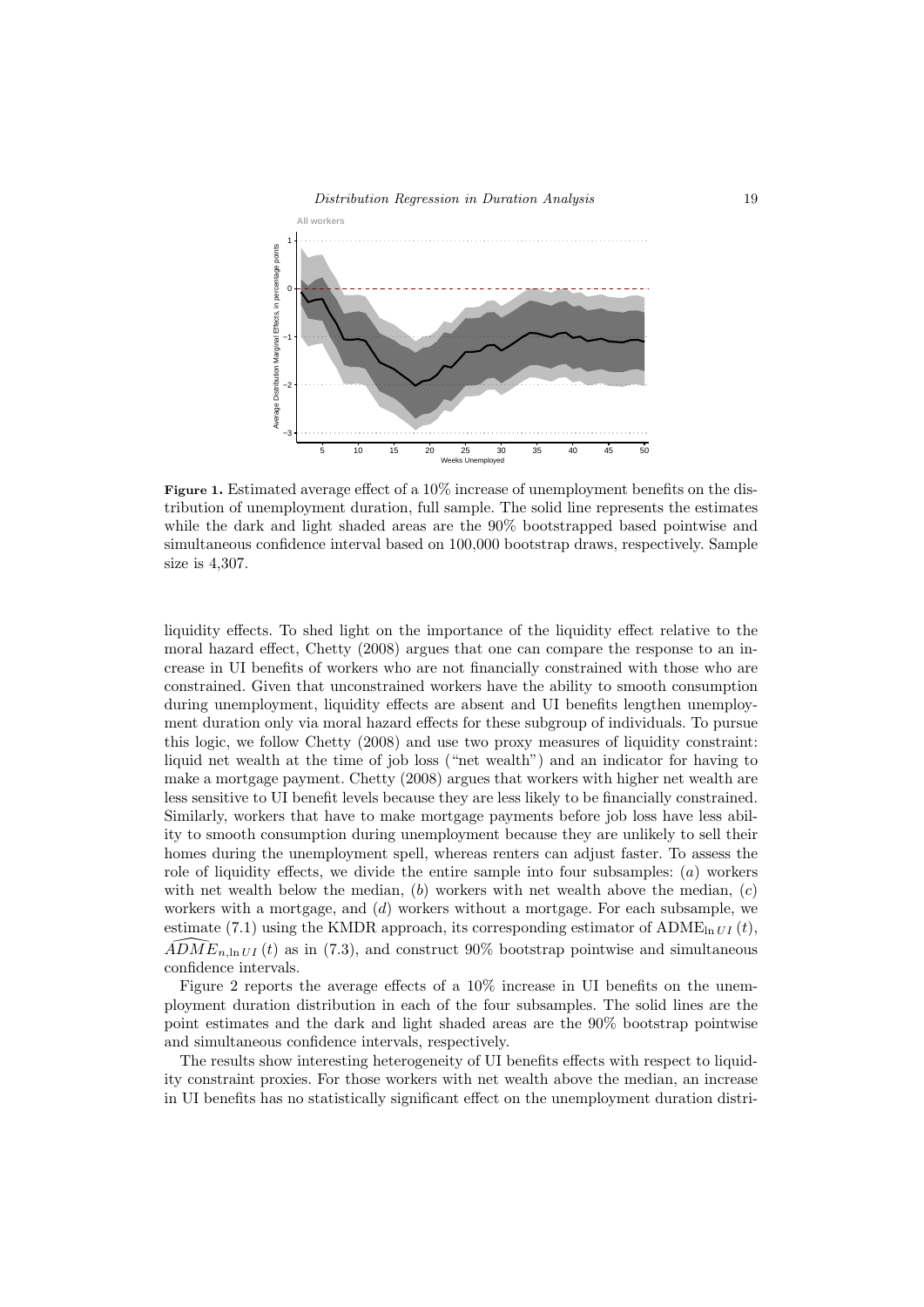

Figure 2. Estimated average effect of a 10% increase of unemployment benefits on the distribution of unemployment duration, in different subpopulations. The solid line represents the estimates while the dark and light shaded areas are the 90% bootstrapped based pointwise and simultaneous confidence interval based on 100,000 bootstrap draws, respectively. Sample sizes for Panel (a)-(d) are 2152, 2155, 1952 and 2355, respectively.

bution, except for  $t = \{17, 18\}$ . Thus, for those workers who are not constrained (and, therefore, for whom the liquidity effect is approximately zero), the moral hazard effect seems to be close to zero. On the other hand, for those workers with net wealth below the median, an increase in UI benefits is associated with lower probabilities of finding a job. The conclusion using mortgage as a proxy for liquidity constraint is qualitatively the same. Note that our analysis suggests that the ADME of an increase of UI is nonmonotone across the unemployment duration distribution, highlighting the flexibility of the DR approach. Indeed, using our proposed test for all slope coefficients being constant, the proportional hazard specification is rejected at the 10% significance levels in each subsample.

In other to further highlight that the effect of UI benefits on unemployment duration is different depending on whether a worker is likely to be liquidity constrained or not, in Figure 3 we plot the difference of the estimated ADME between liquidity constrained and not-liquidity constrained workers, together with their pointwise and simultaneous confidence bands. Panel (a) suggests that UI benefits have a more negative effect on workers with net wealth below the median than on wealthier workers, and that this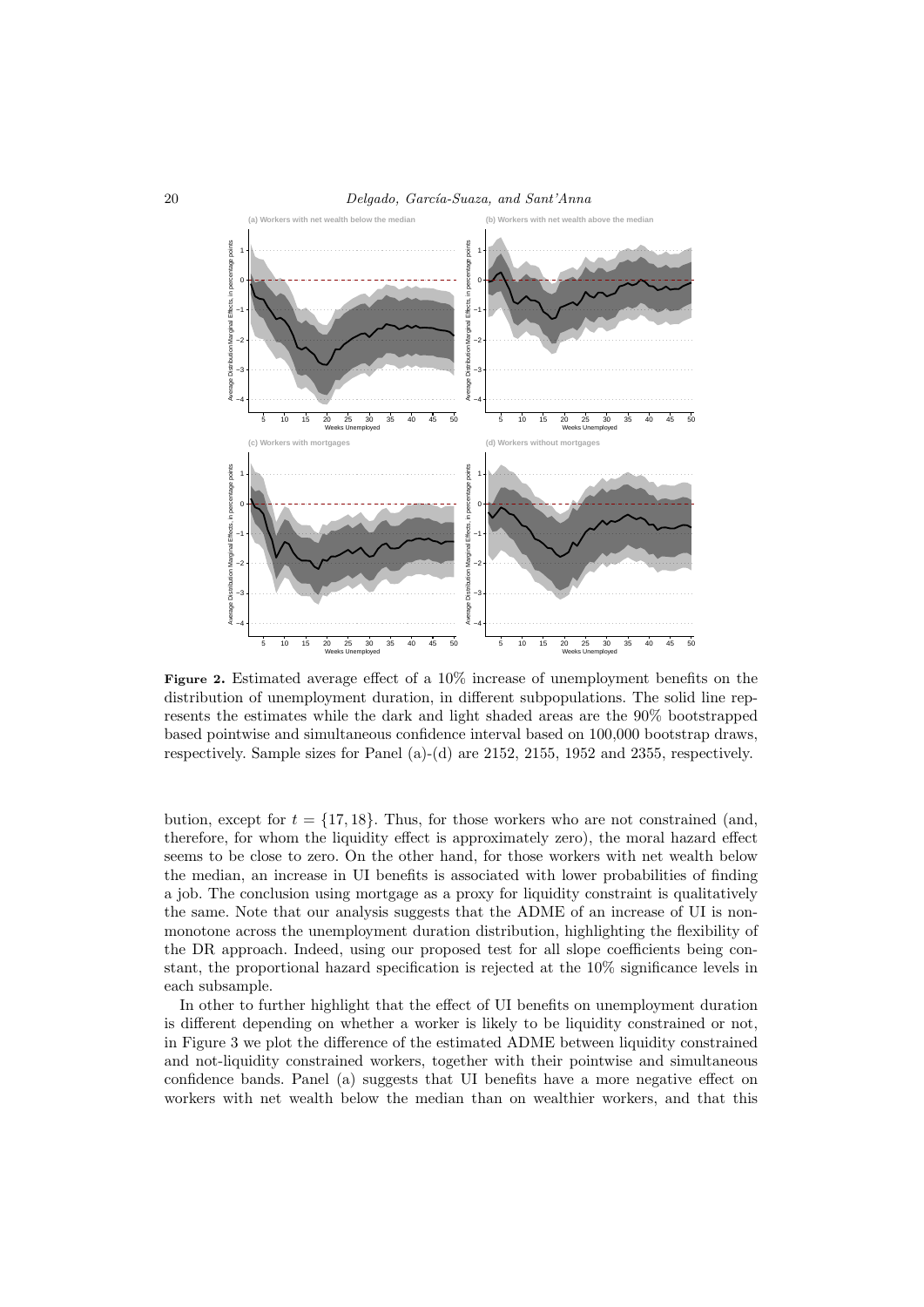difference is statistically significant at the 10% level. Panel (b) reveals a qualitatively similar pattern when one compared workers with mortgage with those without mortgage, though the magnitude of this difference is less pronounced (but we can still reject the null hypothesis that the effects are the same, at the 10% significance level.)



Figure 3. Difference of estimated average effect of a 10% increase of unemployment benefits on the distribution of unemployment duration among liquidity constrained and unconstrained workers . The solid line represents the estimates while the dark and light shaded areas are the 90% bootstrapped based pointwise and simultaneous confidence interval based on 100,000 bootstrap draws, respectively. Sample size for Panel (a) and (b) is 4,307.

Taken together, our results provide suggestive evidence that UI benefits have a nonmonotone effect on the unemployment duration distribution and that such an effect varies whether workers are likely to be liquidity constrained or not. More precisely, our results suggest that the effect of UI on unemployment duration is larger for liquidity constrained workers. Through the lens of the results of Chetty (2008), our findings suggest that an increase in UI benefits affects unemployment duration not only through moral hazard but also because of a "liquidity effect."

#### ACKNOWLEDGEMENTS

We are most grateful to the editor and two referees for their constructive comments which have lead to a improved paper. Research funded by Ministerio Economía y Competitividad (Spain), ECO2-17-86675-P, and by Comunidad de Madrid (Spain), MadEco-CM S2015/HUM-3444. Andrés García-Suaza was supported by the Colombia Científica-Alianza EFI Research Program, with code 60185 and contract number FP44842-220- 2018, funded by The World Bank through the call Scientific Ecosystems, managed by the Colombian Ministry of Science, Technology and Innovation. Part of this article was written when Pedro H. C. Sant'Anna was visiting the Cowles Foundation at Yale University, whose hospitality is gratefully acknowledged.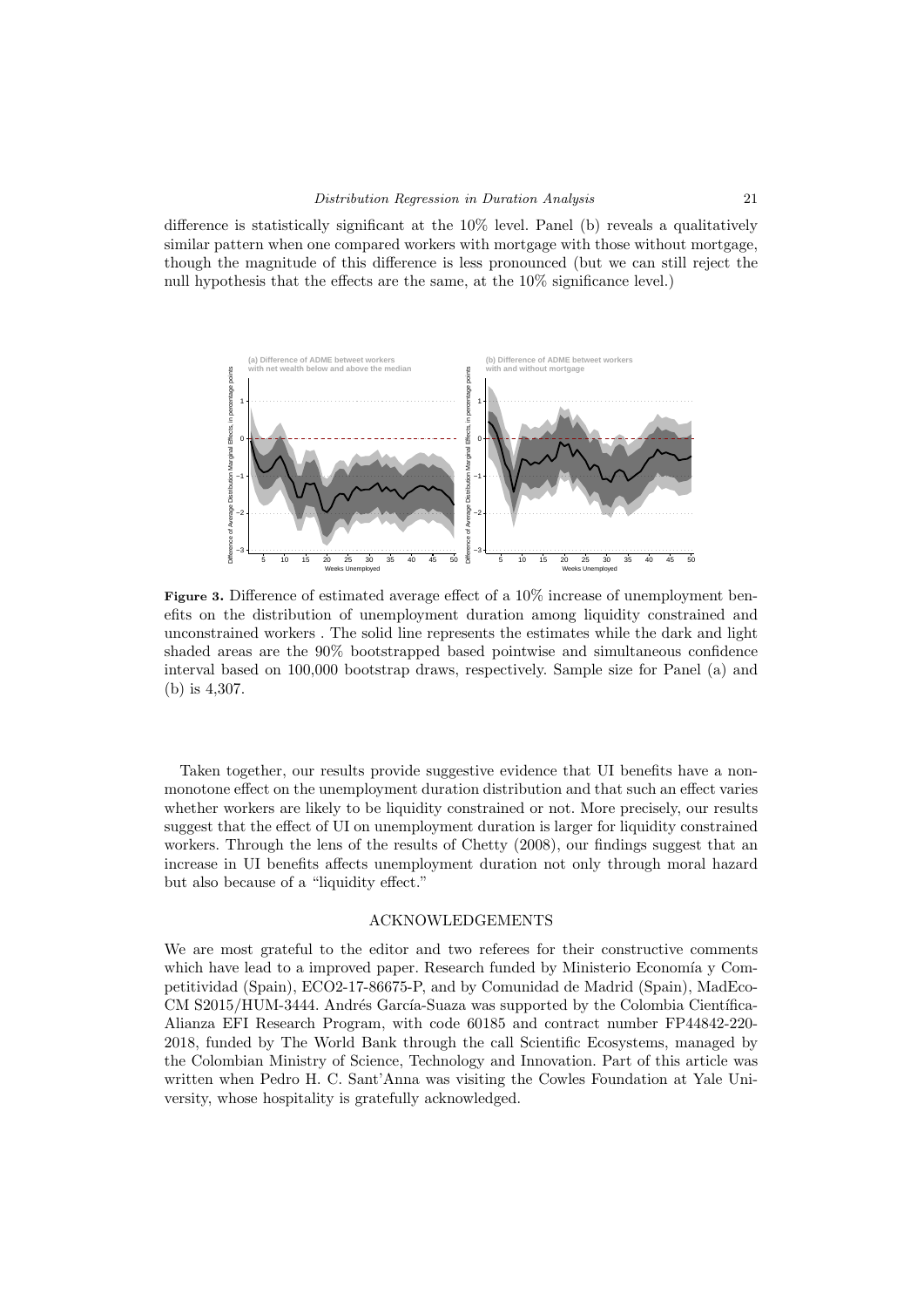#### REFERENCES

- Aalen, O. O. (1980). Lecture Notes in Statistics Proceedings. In W. Klonecki, A. Kozek, and J. Rosinski (Eds.), Lecture Notes in Statistics, Volume 2, pp. 1–25. New York: Springer.
- Amemiya, T. (1985). Advanced Econometrics. Cambridge: Harvard University Press.
- Arcones, M. A. and E. Giné (1993, jul). Limit Theorems for \$U\$-Processes. The Annals of Probability 21 (3), 347–370.
- Arcones, M. A. and E. Gin´e (1995). On the law of the iterated logarithm for canonical U-statistics and processes. Journal of Theoretical Probability 58, 217–245.
- Armstrong, B. G. and M. Sloan (1989). Ordinal regression models for epidemiologic data. American Journal of Epidemiology 129, 191–204.
- Bennett, S. (1983). Analysis of survival data by the proportional odds model. Statistics in Medicine 2, 273–277.
- Chen, K. and S.-H. Lo (1997). On the rate of uniform convergence of the product-limit estimator: strong and weak laws. Annals of Statistics 25, 1050–1087.
- Chen, K. and Z. Ying (1996). A counterexample to a conjecture concerning the Hall-Wellner band. Annals of Statistics 24, 641–646.
- Cheng, S. C., L. J. Wei, and Z. Ying (1995). Analysis of transformation models with censored data. Biometrika 82, 835–845.
- Chernozhukov, V., I. Fernández-Val, and S. Luo (2019). Distribution Regression with Sample Selection, with an Application to Wage Decompositions in the UK. arXiv preprint arXiv: 1811.11603, 1-50.
- Chernozhukov, V., I. Fernández-Val, and B. Melly (2013). Inference on counterfactual distributions. Econometrica 81, 2205–2268.
- Chernozhukov, V., I. Fernández-Val, and M. Weidner (2020). Network and Panel Quantile Effects Via Distribution Regression. Journal of Econometrics Forthcoming, 1–28.
- Chetty, R. (2008). Moral Hazard versus Liquidity and Optimal Unemployment Insurance. Journal of Political Economy 116, 173–234.
- Clayton, A. D. G. (1976). An Odds Ratio Comparison for Ordered Categorical Data with Censored Observations. Biometrika 63, 405–408.
- Cox, D. (1975). Partial Likelihood. Biometrika 62, 269–276.
- Cox, D. R. (1972). Regression models and life-tables (with discussion). Journal of the Royal Statistical Society: Series B (Statistical Methodology) 34, 187–220.
- Doksum, K. and M. Gasko (1990). On a correspondence between models in binary regression and survival analysis. International Statistical Review 58, 243–252.
- Foresi, S. and F. Peracchi (1995). The conditional Distribution of Excess Returns : The Conditional Distribution An Empirical Analysis. Journal of the American Statistical Association 90, 451–466.
- Grambsch, P. and T. Therneau (1994). Proportional hazards tests and diagnostics based on weighted residuals. Biometrika 81, 515–526.
- Guo, S. and D. Zeng (2014). An overview of semiparametric models in survival analysis. Journal of Statistical Planning and Inference 151-152, 1–16.
- Honore, B., S. Khan, and J. Powell (2002). Quantile regression under random censoring. Journal of Econometrics 109, 67–105.
- Hothorn, T., T. Kneib, and P. Bühlmann (2014). Conditional transformation models. Journal of the Royal Statistical Society: Series B (Statistical Methodology) 76, 3–27.
- Kalbfleisch, J. D. and R. L. Prentice (1980). The statistical analysis of failure time data (2nd ed.). Hoboken, NJ: Wiley.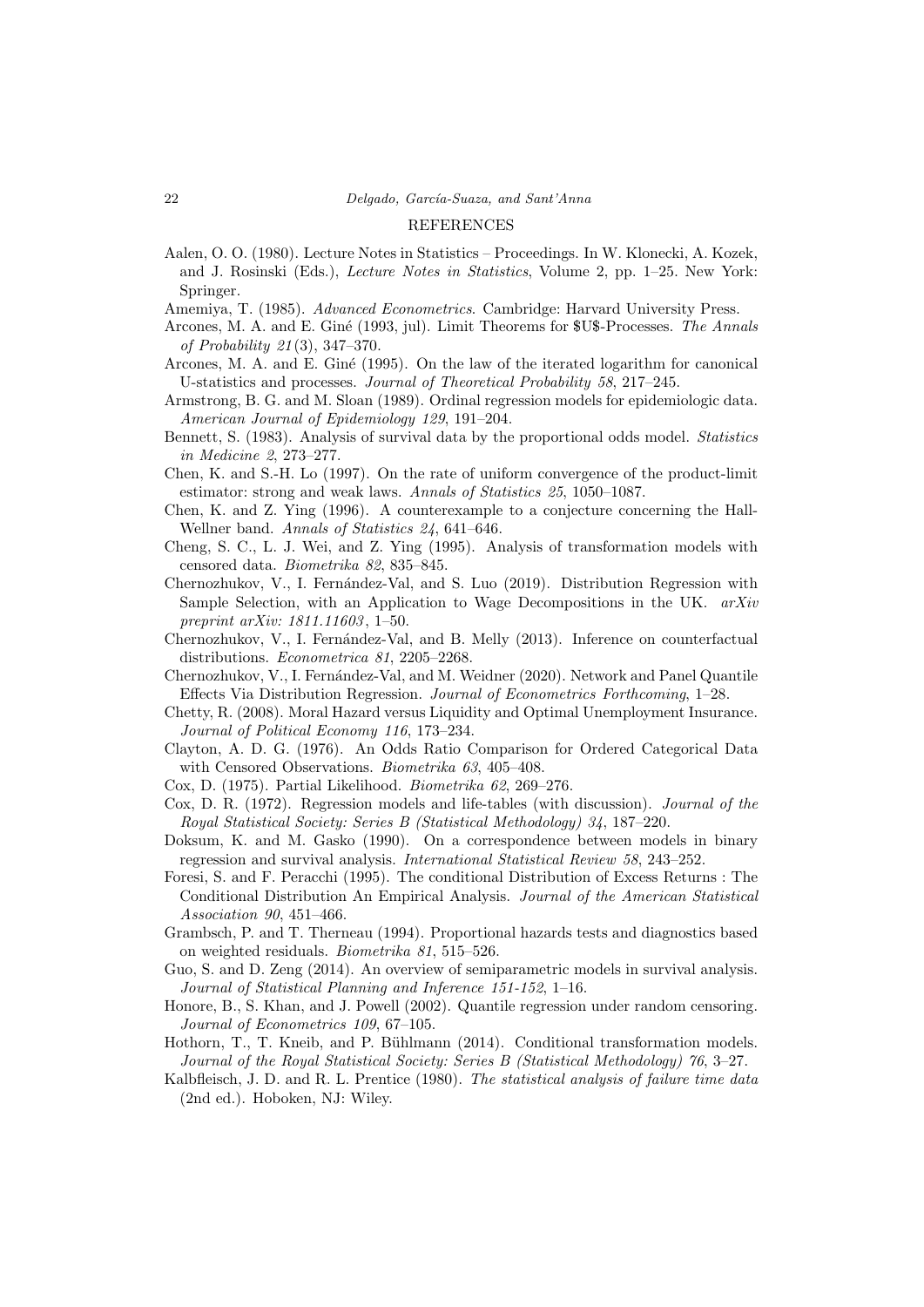- Kaplan, E. L. and P. Meier (1958). Nonparametric estimation from incomplete observations. Journal of the American Statistical Association 53, 457–481.
- Krueger, A. B. and B. D. Meyer (2002). Labor supply effects of social insurance. In A. J. Auerbach and M. Feldstein (Eds.), Handbook of Public Economics, Volume 4, Chapter 33, pp. 2327–2392. Amsterdam: North-Holland: Elsevier.
- McCullagh, P. (1980). Regression Models for Ordinal Data. Journal of the Royal Statistical Society. Series B (Methodological) 42, 109–142.
- Murphy, S. A., A. J. Rossini, and A. W. VanderVaart (1997). Maximum likelihood estimation in the proportional odds model. Journal of the American Statistical Association 92, 968–976.
- Peng, L. and Y. Huang (2008). Survival Analysis With Quantile Regression Models. Journal of the American Statistical Association 103, 637–649.
- Portnoy, S. (2003). Censored Regression Quantiles. Journal of the American Statistical Association 98, 1001–1012.
- Robins, J. M. and A. Rotnitzky (1992). Recovery of Information and Adjustment for Dependent Censoring Using Surrogate Markers. In AIDS Epidemiology, pp. 297–331. Boston, MA: Birkhäuser Boston.
- Robins, J. M. and A. Rotnitzky (1995). Semiparametric Efficiency in Multivariate Regression Models with Missing Data. Journal of the American Statistical Association 90, 122–129.
- Rothe, C. and D. Wied (2013). Misspecification Testing in a Class of Conditional Distributional Models. Journal of the American Statistical Association 108, 314–324.
- Rothe, C. and D. Wied (2019). Estimating Derivatives of Function-Valued Parameters in a Class of Moment Condition Models. Journal of Econometrics Forthcoming, 1–19.
- Sant'Anna, P. H. C. (2020). Nonparametric Tests for Treatment Effect Heterogeneity with Duration Outcomes. Journal of Business and Economic Statistics Forthcoming, 1–17.
- Stute, W. (1993). Consistent estimation under random censorship when covariables are present. Journal of Multivariate Analysis 45, 89 – 103.
- Stute, W. (1994). The bias of Kaplan-Meier integrals. Scandinavian Journal of Statistics 21, 475–484.
- Stute, W. (1995). The central limit theorem under random censorship. Annals of Statistics 23, 422–439.
- Stute, W. (1996). Distributional convergence under random censorship when covariables are present. Scandinavian Journal of Statistics 23, 461–471.
- Stute, W. (1999). Nonlinear censored regression. Statistica Sinica 9, 1089–1102.
- Stute, W., W. González-Manteiga, and C. . Sánchez Sellero (2000). Nonparametric model checks in censored regression. Communications in Statistics - Theory and Methods 29,  $1611 - 1629.$
- Tsiatis, A. A. (1975). A nonidentifiability aspect of the problem of competing risks. Proceedings of the National Academy of Sciences of the United States of America 72, 20–22.
- Tsiatis, A. A. (1981). A large sample study of Cox's regression model. Annals of Statistics 9, 93–108.
- van den Berg, G. (1990). Nonstationarity in Job Search Theory. Review of Economic Studies 57, 255–277.
- van der Vaart, A. W. (1998). Asymptotic Statistics. Cambridge: Cambridge University Press.